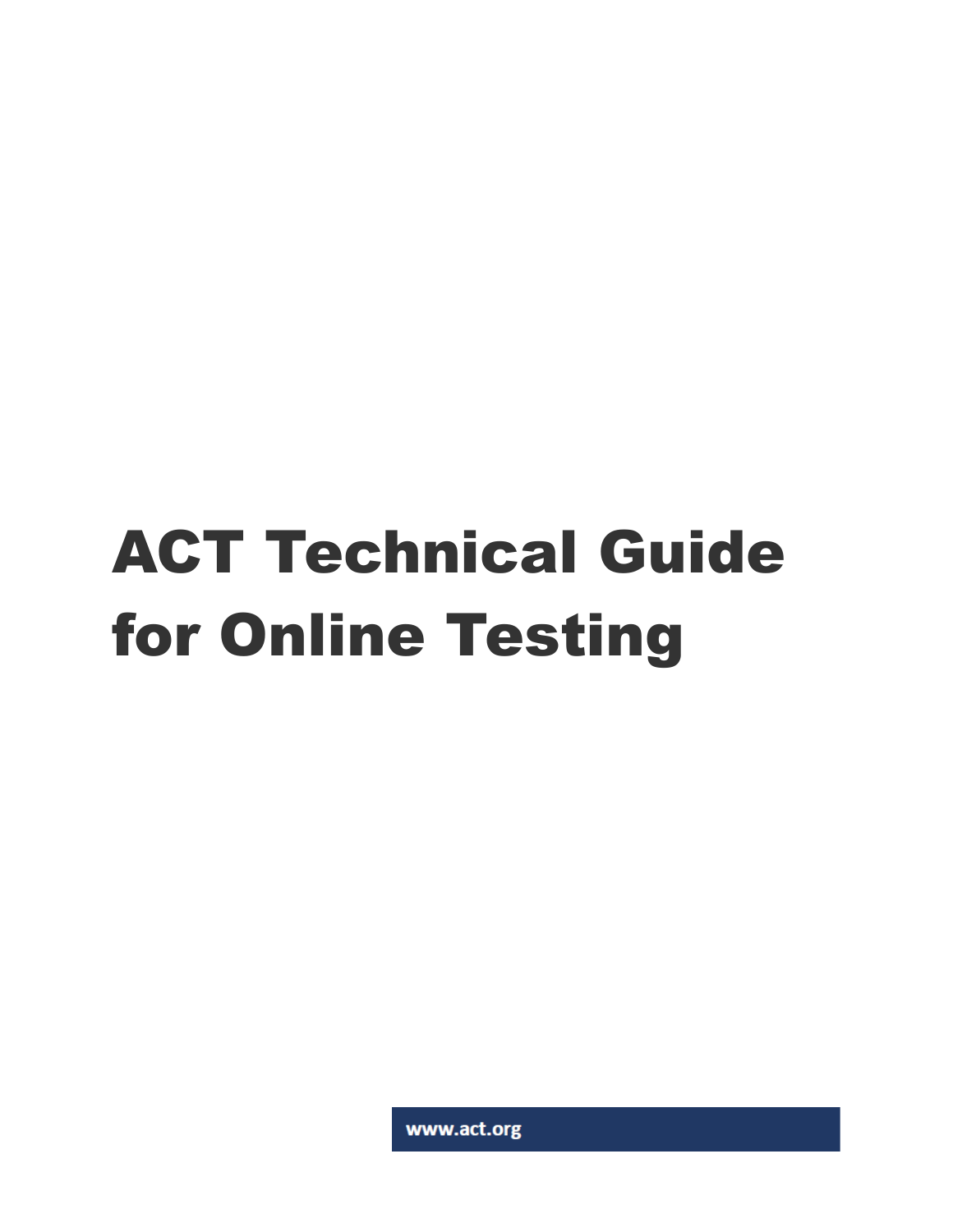# **Contents**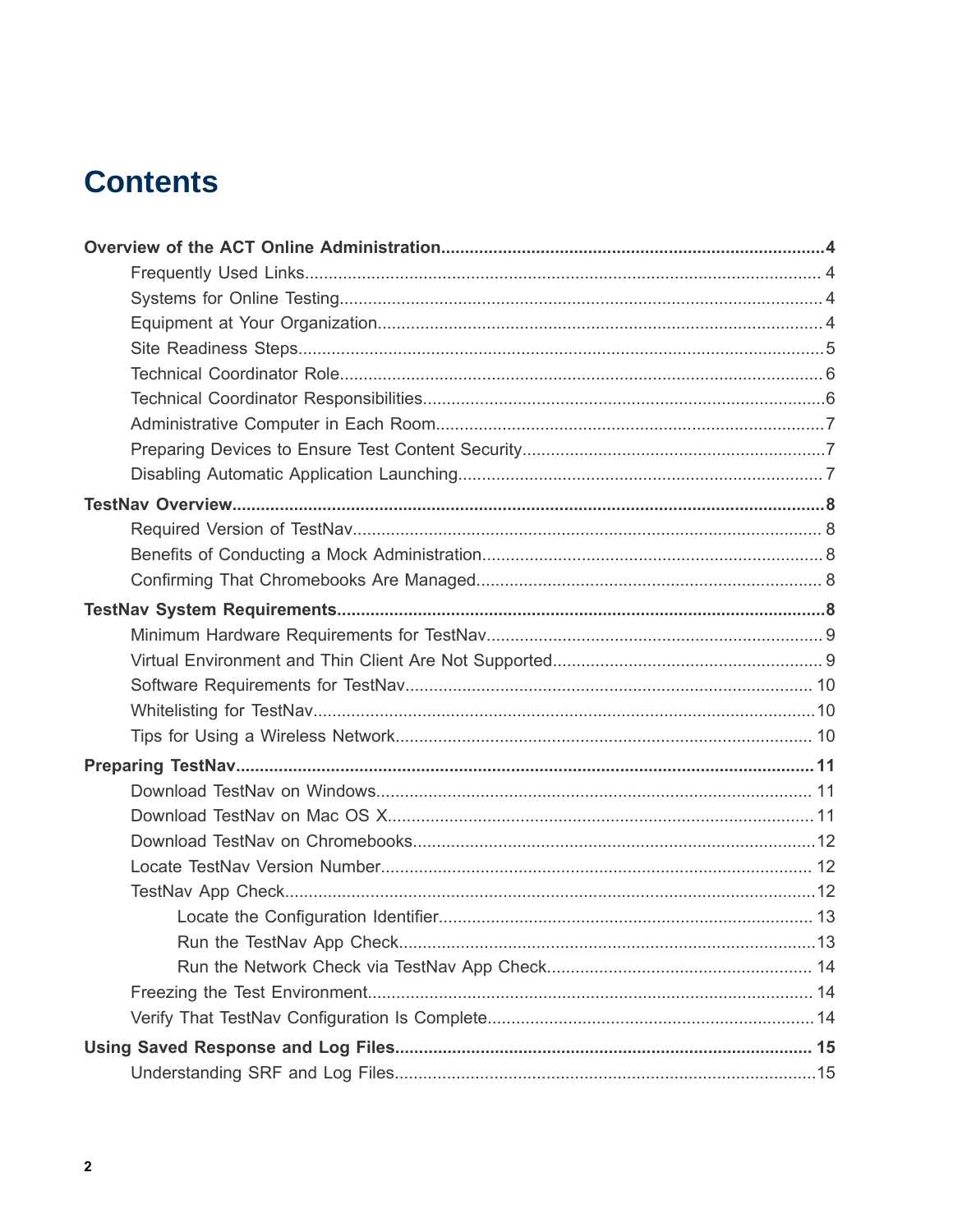| Save SRF and Log before Calling for Assistance-Chrome OS 17 |  |
|-------------------------------------------------------------|--|
|                                                             |  |
|                                                             |  |
|                                                             |  |
|                                                             |  |
|                                                             |  |
|                                                             |  |
|                                                             |  |
|                                                             |  |
|                                                             |  |
|                                                             |  |
|                                                             |  |
|                                                             |  |
|                                                             |  |
|                                                             |  |
|                                                             |  |
|                                                             |  |
|                                                             |  |
|                                                             |  |
|                                                             |  |
|                                                             |  |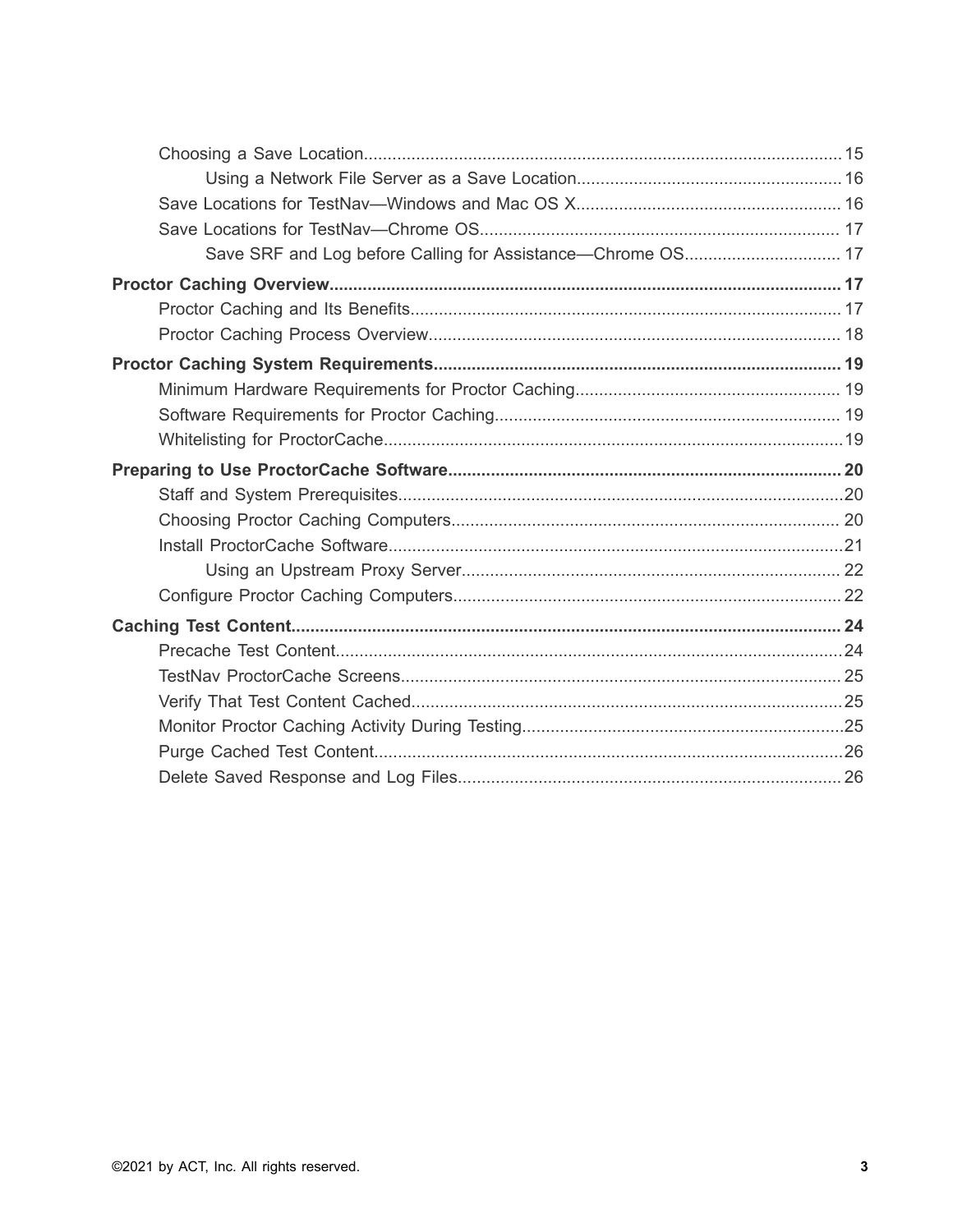# <span id="page-3-0"></span>**Overview of the ACT Online Administration**

This guide will help technical staff configure an organization's systems for the ACT test taken online.

# <span id="page-3-1"></span>**Frequently Used Links**

#### **Table 1: Frequently Used Links**

| <b>Site</b>                                                                 | <b>URL</b>                                                                     |
|-----------------------------------------------------------------------------|--------------------------------------------------------------------------------|
| <b>TestNav Online Support</b>                                               | https://support.assessment.pearson.com/display/TN/<br>TestNav+8+Online+Support |
| PearsonAccess <sup>next</sup>                                               | https://testadmin.act.org                                                      |
| PearsonAccess <sup>next</sup> Mock<br><b>Administration (training site)</b> | https://training.testadmin.act.org                                             |
| <b>Download TestNav,</b><br><b>ProctorCache Software</b>                    | download.testnav.com                                                           |

# <span id="page-3-2"></span>**Systems for Online Testing**

PearsonAccess<sup>next</sup> is the web application used by test staff (i.e., test coordinators, room supervisors) to manage online testing and start and monitor tests. It is located at [https://](https://testadmin.act.org) [testadmin.act.org](https://testadmin.act.org).

TestNav is the test delivery engine used by examinees to take the tests. It can be downloaded at [https://download.testnav.com.](https://download.testnav.com)

# <span id="page-3-3"></span>**Equipment at Your Organization**

The technical coordinator needs to know the following information about the organization's equipment to ensure it meets hardware, software, and other technical requirements defined by ACT.

#### **Table 2: Information about Equipment at Your Organization**

| <b>Category</b>     | <b>Information You Need to Know</b>                                                         |  |
|---------------------|---------------------------------------------------------------------------------------------|--|
| Internet Connection | • Type of internet connection at your organization<br>Internet bandwidth/speed<br>$\bullet$ |  |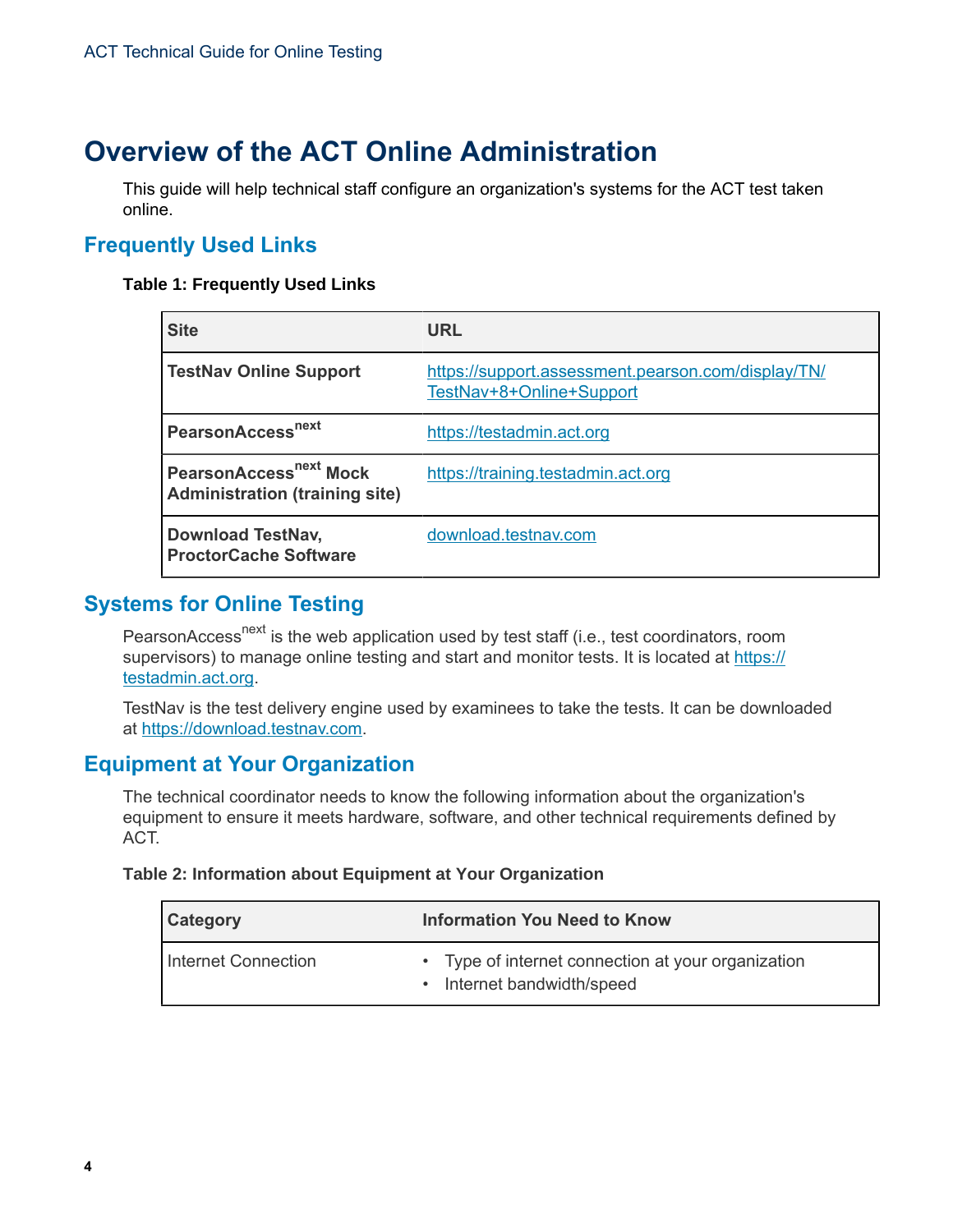| Category                               | <b>Information You Need to Know</b>                                                                                                                               |
|----------------------------------------|-------------------------------------------------------------------------------------------------------------------------------------------------------------------|
| <b>Devices</b>                         | Number of devices available for examinees to use<br>Number of devices available for administrative access<br>Types of devices<br>Device owner(s)/administrator(s) |
| Operating System, Processor,<br>Memory | Operating system for each device<br>Processor for each device<br>Memory for each device                                                                           |
| <b>Monitors</b>                        | Screen resolution for each device<br>Display size for each device                                                                                                 |

*Note: Browser-based testing is not supported.*

# <span id="page-4-0"></span>**Site Readiness Steps**

The test coordinator and technical coordinator need to complete these steps to administer the ACT online.

- **Step 1**
	- The test coordinator appoints a technical coordinator.
	- The technical coordinator reviews technical requirements.
- **Step 2**
	- The test coordinator completes a mock administration and training without proctor caching (if the site meets minimum requirements\*).
		- If the mock administration is successful, move to Step 3.
		- If it is not successful, the technical coordinator sets up proctor caching, and the test coordinator resumes the mock administration and training.

*Note: Please see the TestNav System Requirements and Proctor Caching System Requirements sections for more information.*

- **Step 3**
	- The technical coordinator validates configuration and locks down devices.

*Note: If at any point the technical coordinator doubts that online testing can be accomplished, the technical coordinator should advise the test coordinator to switch to a paper administration.*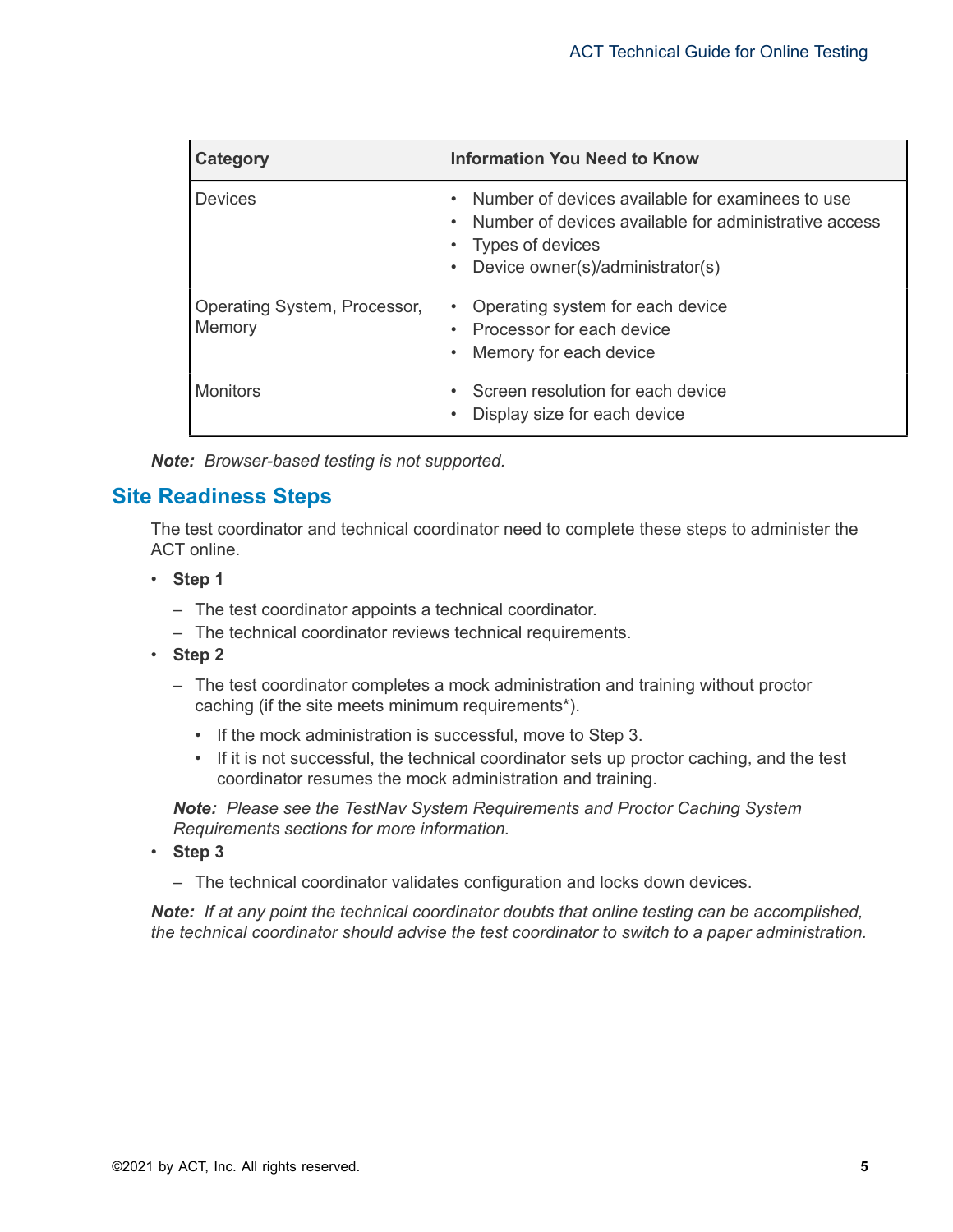

#### **Related information:**

#### TestNav System [Requirements](#page-7-4)

Information about hardware and software requirements, virtual environments and thin clients, whitelisting, and using a wireless network.

#### [Proctor Caching System Requirements](#page-18-0)

Information about hardware and software requirements and whitelisting.

# <span id="page-5-0"></span>**Technical Coordinator Role**

The technical coordinator installs and configures testing software, and helps the test coordinator set up computers for testing. The person in this role must be available on test day to troubleshoot any technical issues that may arise. The technical coordinator must also be on site to act as a liaison to the test center's Internet Service Provider in case of connection interruptions.

*Note: The test coordinator may not serve as the technical coordinator. It must be a separate role.*

**Number required:** One per test center site

# <span id="page-5-1"></span>**Technical Coordinator Responsibilities**

• Ensure the school's computers and infrastructure meet online testing requirements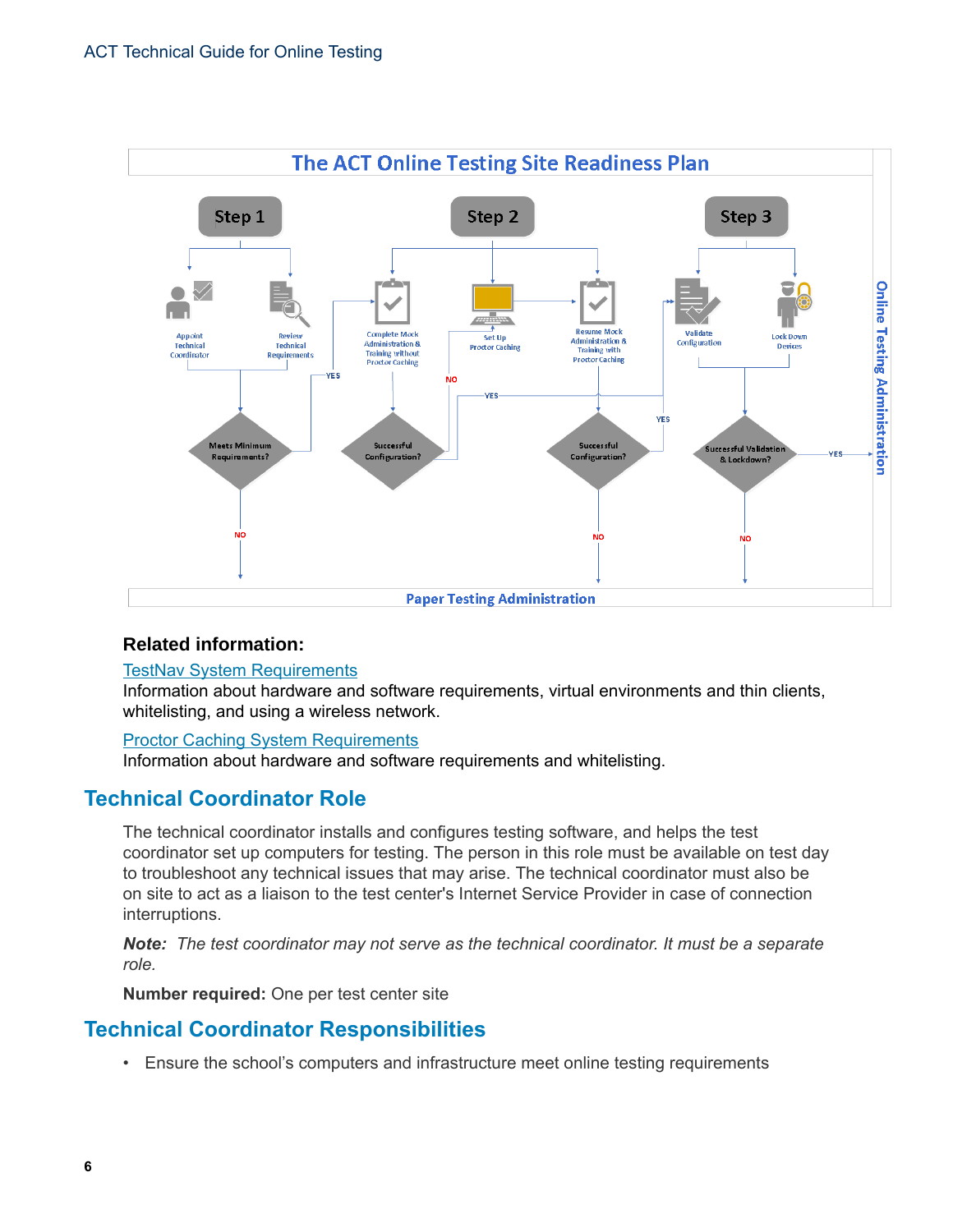- Help the test coordinator and other staff set up for test day (includes examinee and administrative computers and test rooms)
- Rerun applicable system checks the week before test day on all applicable computers if the test environment is "unfrozen" for an update
- Troubleshoot technical issues staff or examinees may have on test day

Additional responsibilities if proctor caching:

- Install ProctorCache software on the proctor caching computer
- Create the TestNay Configurations in PearsonAccess<sup>next</sup> at both training testadmin.act.org and testadmin.act.org
- Precache test content **two days** prior to testing
- After all examinees have completed testing, purge all content from the proctor caching computer

# <span id="page-6-0"></span>**Administrative Computer in Each Room**

Each test room must have a computer that the room supervisor will use to access PearsonAccess<sup>next</sup> to unlock, start, monitor, manage, and stop test sessions for the room. This computer must meet the requirements listed at [https://support.assessment.pearson.com/](https://support.assessment.pearson.com/display/PAsup/System+Requirements) [display/PAsup/System+Requirements](https://support.assessment.pearson.com/display/PAsup/System+Requirements) and reside in an area where the room supervisor can see all examinees in the room.

# <span id="page-6-1"></span>**Preparing Devices to Ensure Test Content Security**

#### **Preparing Administrative Computers**

Turn off or disable any management software that would allow secure test content on examinee testing devices to be viewed on any other device (i.e., LanSchool, NetopVision, Hapara, or similar applications).

#### **Preparing Examinee Computers**

All software applications, Internet browsers, cameras (still and video), screen capture programs (live and recorded, such as Skype), email, instant messaging, application switching, media players (such as iTunes), and printing capability must be closed before testing begins.

# <span id="page-6-2"></span>**Disabling Automatic Application Launching**

TestNav must be the only application running on examinees' computers during testing. If an application launches during a test session, TestNav will exit the examinee from TestNav. Before testing, configure any applications that may automatically launch to **disable automatic launch**.

Common automatic launches to disable:

- Anti-virus software performs automatic updates
- Power management software on laptops warns of low battery power
- Screen savers activate
- The computer goes into sleep mode
- Email notifications appear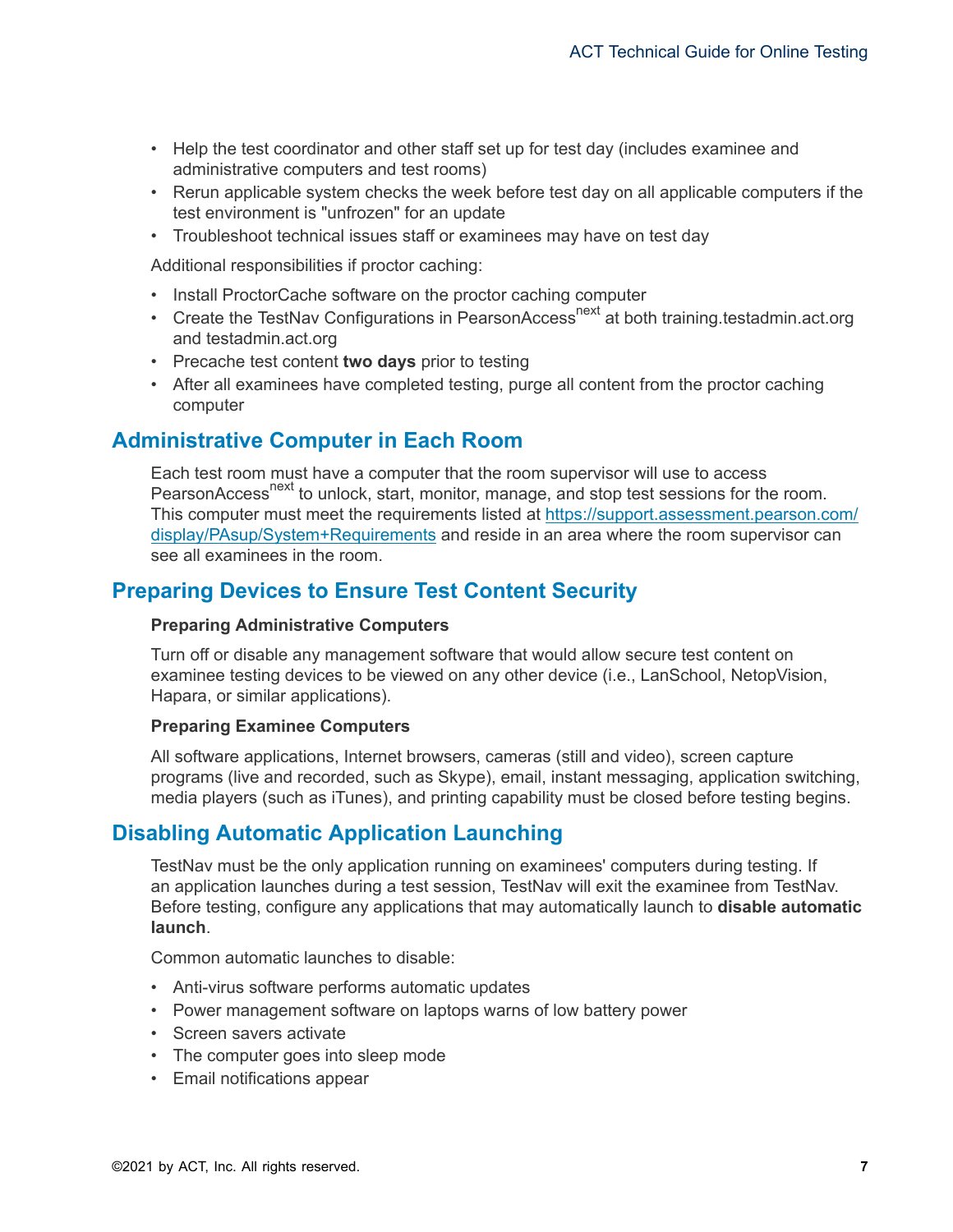- Calendar notifications appear
- Sticky keys are active (i.e., the shift key is pressed 5 times Windows only)
- Laptops prompt for software updates

# <span id="page-7-0"></span>**TestNav Overview**

An overview of using TestNav, including: which version is needed, the advantage of completing a mock administration, and using Chromebooks.

#### <span id="page-7-1"></span>**Required Version of TestNav**

The required version of the TestNav app is 1.10.x. See the Locate TestNav Version Number section for instructions on how to know which version you may already have downloaded. To set up this version of the app, go to: [https://support.assessment.pearson.com/display/TN/Set](https://support.assessment.pearson.com/display/TN/Set+up+and+Use+TestNav) [+up+and+Use+TestNav.](https://support.assessment.pearson.com/display/TN/Set+up+and+Use+TestNav)

An error message will appear when attempting to launch if this version is not installed.

#### <span id="page-7-2"></span>**Benefits of Conducting a Mock Administration**

Conducting a mock administration is **strongly recommended**. It is the best way to verify the technology setup is complete and accurate—the TestNav app is installed and equipment is configured correctly. It is also beneficial for testing staff to experience online testing in a dry-run, without examinees, to feel more comfortable and prepared for the actual test administration.

To complete the mock administration, refer to the [Mock Administration Guide](https://www.act.org/content/dam/act/unsecured/documents/MockAdminGuideACTOnlineS&D.pdf) for instructions and use the PearsonAccess<sup>next</sup> training site found at [https://training.testadmin.act.org.](https://training.testadmin.act.org) Be sure to use this training site for the mock administration, as it does not contain live test content. Live tests must not be accessed by anyone other than examinees on the test day.

*IMPORTANT: The mock administration must not be used as a practice test for examinees.*

# <span id="page-7-3"></span>**Confirming That Chromebooks Are Managed**

**ACT only supports managed Chromebooks**. You can manage your organization's Chrome devices from a single place using Chrome device management.

Before setting up TestNav on Chromebooks that will be used for testing, verify that the Chromebooks are managed. View the **See if your Chromebook is managed** information at [https://support.google.com/chromebook/answer/1331549?hl=en.](https://support.google.com/chromebook/answer/1331549?hl=en)

# <span id="page-7-4"></span>**TestNav System Requirements**

Information about hardware and software requirements, virtual environments and thin clients, whitelisting, and using a wireless network.

*Note: Technical requirements may change on a quarterly basis.*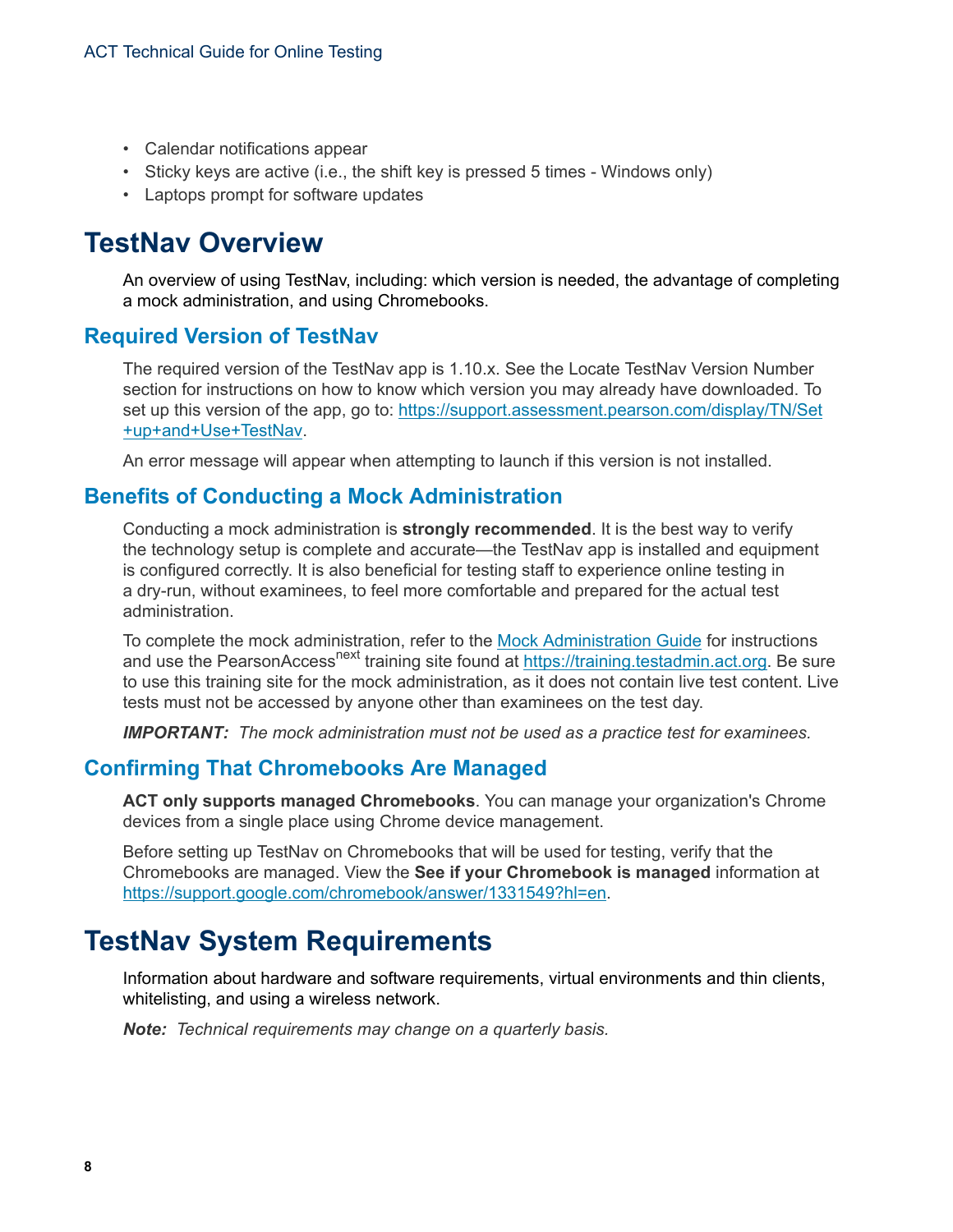# <span id="page-8-0"></span>**Minimum Hardware Requirements for TestNav**

To determine if your site has enough computers to test all examinees, use this formula:

#### **[number of devices] x [number of days you plan to test] = examinee capacity**

For an optimal testing experience, avoid using any computer that takes 10 seconds or more to start and run applications.

| Category                  | <b>Windows</b>                                                                                                                                | Mac OS                                      | <b>Chrome OS</b>                                                                                                                                          |
|---------------------------|-----------------------------------------------------------------------------------------------------------------------------------------------|---------------------------------------------|-----------------------------------------------------------------------------------------------------------------------------------------------------------|
| <b>Supported Devices</b>  | Desktop and Laptop                                                                                                                            | Desktop and Laptop                          | Chromebook                                                                                                                                                |
| Processor                 | <b>ARM</b>                                                                                                                                    | ARM, ARM64                                  | Any                                                                                                                                                       |
| Memory                    | 2 GB RAM minimum<br>4 GB RAM<br>recommended                                                                                                   | 2 GB RAM minimum<br>4 GB RAM<br>recommended | 2 GB RAM minimum<br>4 GB RAM<br>recommended                                                                                                               |
| <b>Screen Size</b>        | $9.5$ inch                                                                                                                                    | $9.5$ inch                                  | $9.5$ inch                                                                                                                                                |
| <b>Screen Resolution</b>  | 1024x768                                                                                                                                      | 1024x768                                    | 1024x768                                                                                                                                                  |
| <b>Other Requirements</b> | External keyboard<br>and mouse (or<br>touchpad) for<br>touchscreen<br>devices required<br>Local File access<br>$\bullet$<br>to home directory | • Local File access<br>to home directory    | Convertible<br>$\bullet$<br>Chromebooks<br>cannot be used<br>in tablet mode as<br>a touchscreen<br>device<br>Touchscreen is not<br>$\bullet$<br>supported |
| Recommendations           | Wired hardware                                                                                                                                | Wired hardware                              |                                                                                                                                                           |

#### **Table 3: Minimum Hardware Requirements**

*IMPORTANT: iPads and Linux devices are not supported at this time. An examinee's score will be canceled if an iPad or Linux device is used for testing.*

# <span id="page-8-1"></span>**Virtual Environment and Thin Client Are Not Supported**

ACT does not provide support for customers utilizing virtualization/thin clients. These tools should not be used for testing.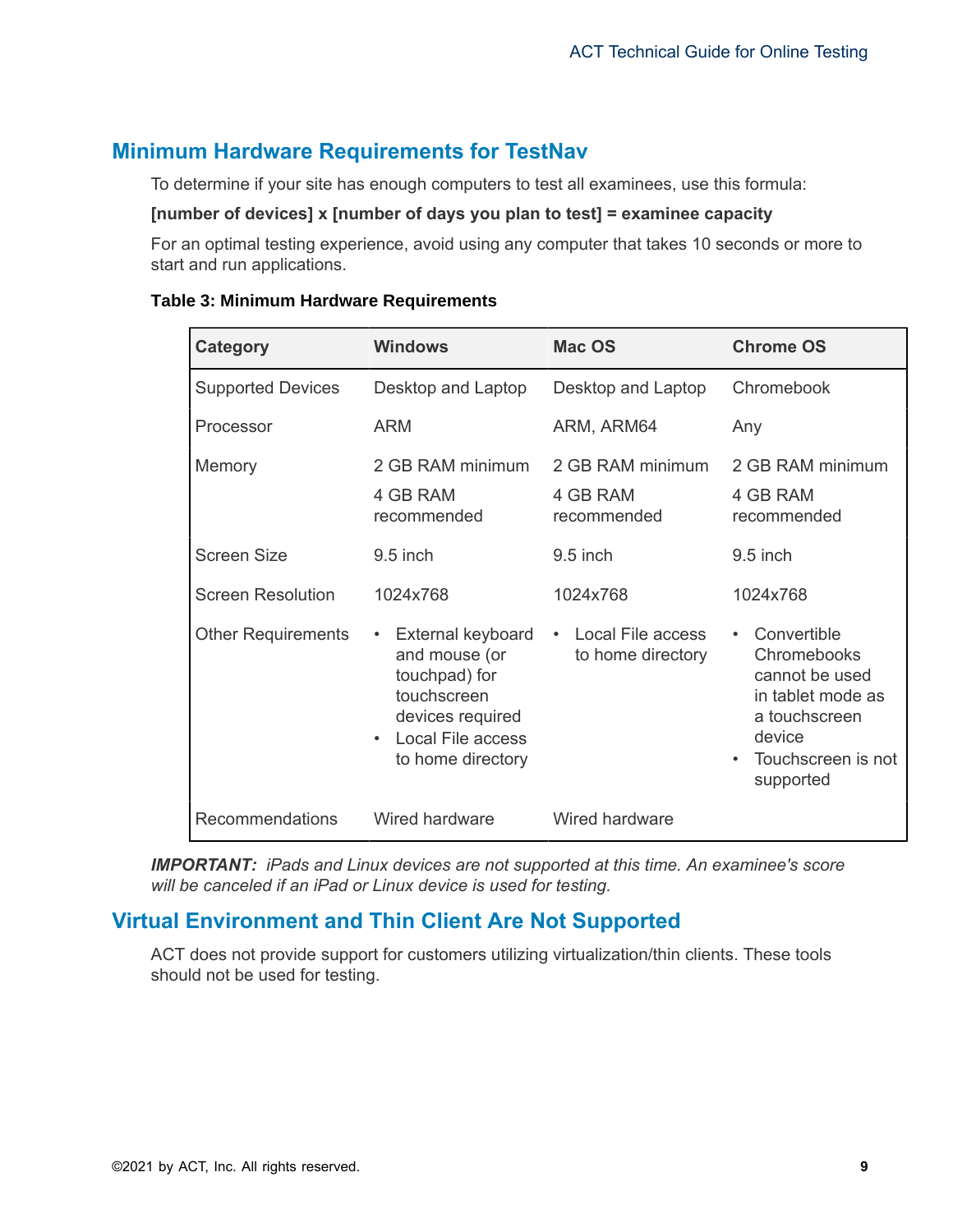# <span id="page-9-0"></span>**Software Requirements for TestNav**

#### **Table 4: Supported Operating System, Download, and Setup for TestNav**

| <b>Operating System</b>                               | <b>Link to Download</b>  | <b>Link to Setup Instructions</b>             |
|-------------------------------------------------------|--------------------------|-----------------------------------------------|
| Chrome OS: 91+                                        | <b>Chrome Web Store</b>  | <b>Set Up TestNav on</b><br><b>Chromebook</b> |
| macOS: $10.14+$ (Intel Mac),<br>Apple silicon (ARM64) | <b>TestNav Downloads</b> | Set Up TestNav on OS X                        |
| Windows: 10 x64 - 20H2,<br>21H1                       | <b>TestNav Downloads</b> | <b>Set Up TestNav on Windows</b>              |

# <span id="page-9-1"></span>**Whitelisting for TestNav**

The following urls and ports must be whitelisted or opened in any firewalls, proxy servers, or software used for Internet content filtering or inspection. Asterisks noted below are required as a "wildcard."

*IMPORTANT: Failing to whitelist ALL urls listed below will result in issues during the mock administration and on test day.*

URL:Port

- \*.testnav.com:80
- \*.testnav.com:443
- \*.act.org:80
- \*.act.org:443
- \*.pearsontestcontent.com:80
- \*.pearsontestcontent.com:443
- \*.thawte.com
- \*.usertrust.com
- \*.comodoca.com
- .google-analytics.com (optional)

*Note: See [Network Requirements and Guidelines](https://support.assessment.pearson.com/display/TN/Network+Requirements+and+Guidelines) for more information.*

# <span id="page-9-2"></span>**Tips for Using a Wireless Network**

The increase in devices accessing organization networks increases the need for stable Wi-Fi networks, daily monitoring, and maintenance. To help network administrators stabilize Wi-Fi for online testing, use these tips.

- Disable low-end wireless protocols not being used
- Disable Wi-Fi on mobile devices to avoid potential interference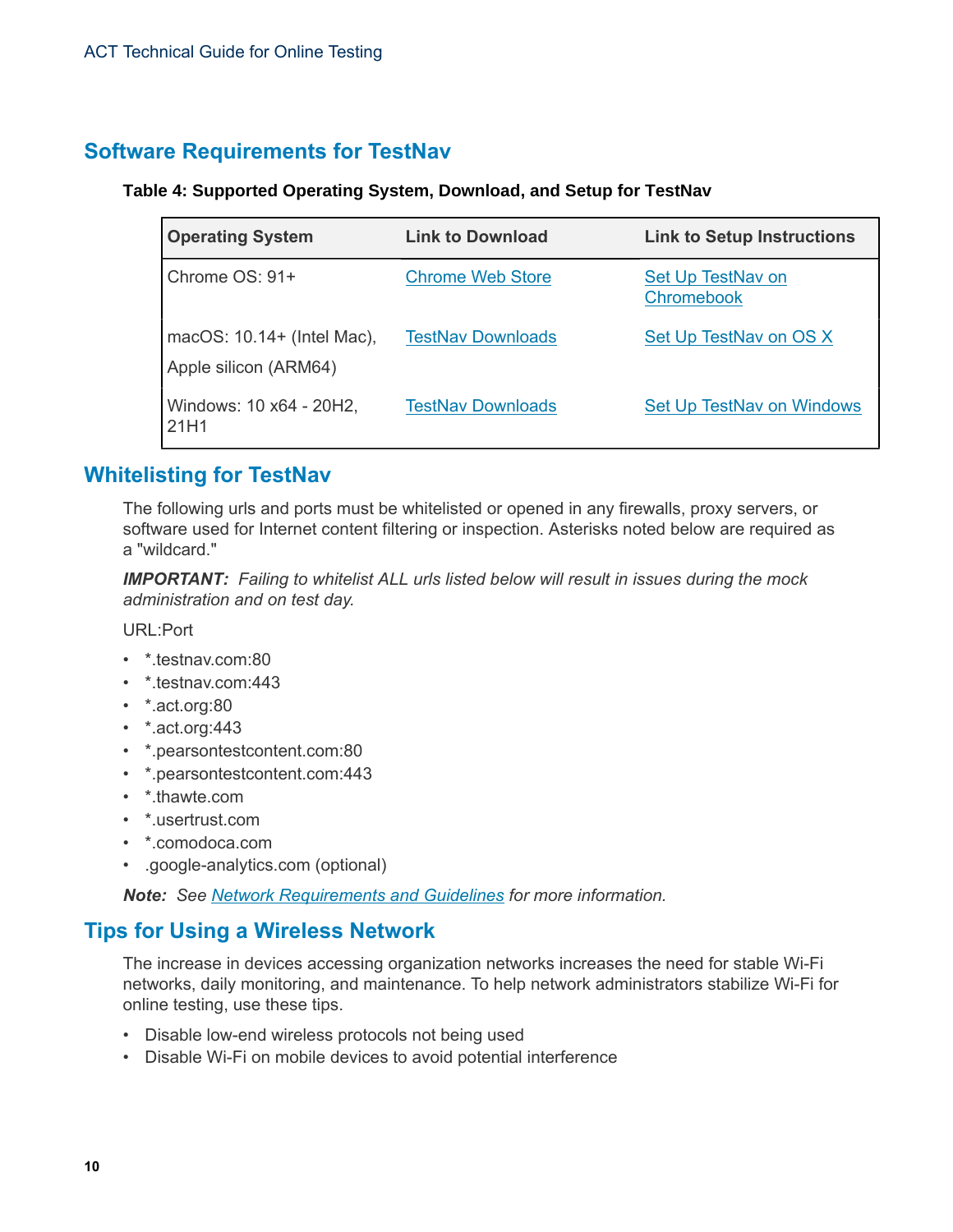- Ask test rooms to stagger log in to minimize initial loading time on test day
- Conduct a site survey to determine how many wireless access points the organization needs
	- Evaluate existing infrastructure, network design, and Wi-Fi
	- Count the number of user devices
	- Examine the type of user traffic and interference
- Install access points more densely to decrease potential overload
- Reduce Wi-Fi interference from solid materials such as brick, concrete, metal, bookshelves, and cabinets
- Point adjustable Wi-Fi antennas at examinee devices or move examinee devices directly under the access point
- Make sure that no other Wi-Fi networks are using the same channel
- Check your access point user guide to determine if your access points can detect the least congested Wi-Fi channel
- Reduce interference from devices that may not be on Wi-Fi, but may use the same frequency to connect (i.e., cordless phones, Bluetooth-enabled devices, and examinee mobile devices)
- Temporarily turn off or unplug electronics to reduce wireless interference during testing

# <span id="page-10-0"></span>**Preparing TestNav**

Instructions to download TestNav, run the App Check, and freeze the test environment.

# <span id="page-10-1"></span>**Download TestNav on Windows**

- **1.** Go to<http://download.testnav.com>.
- **2.** Select the **Windows .msi installer**.

The **.msi installer** file contains instructions about installing and removing an application and an installation wizard that will automatically install TestNav.

**3.** Select the downloaded file or save and open, if required by your browser.

The **Open File - Security Warning** appears with a message asking if you want to run the TestNav file.

- **4.** Select **Run**.
- **5.** Select **Finish**.

Run the TestNav App Check.

# <span id="page-10-2"></span>**Download TestNav on Mac OS X**

- **1.** Go to<http://download.testnav.com>.
- **2.** Select **Download TestNav for another platform**.
- **3.** Select the **OS X/macOS** installer.
- **4.** Select the file that downloaded. The **TestNav install** window appears.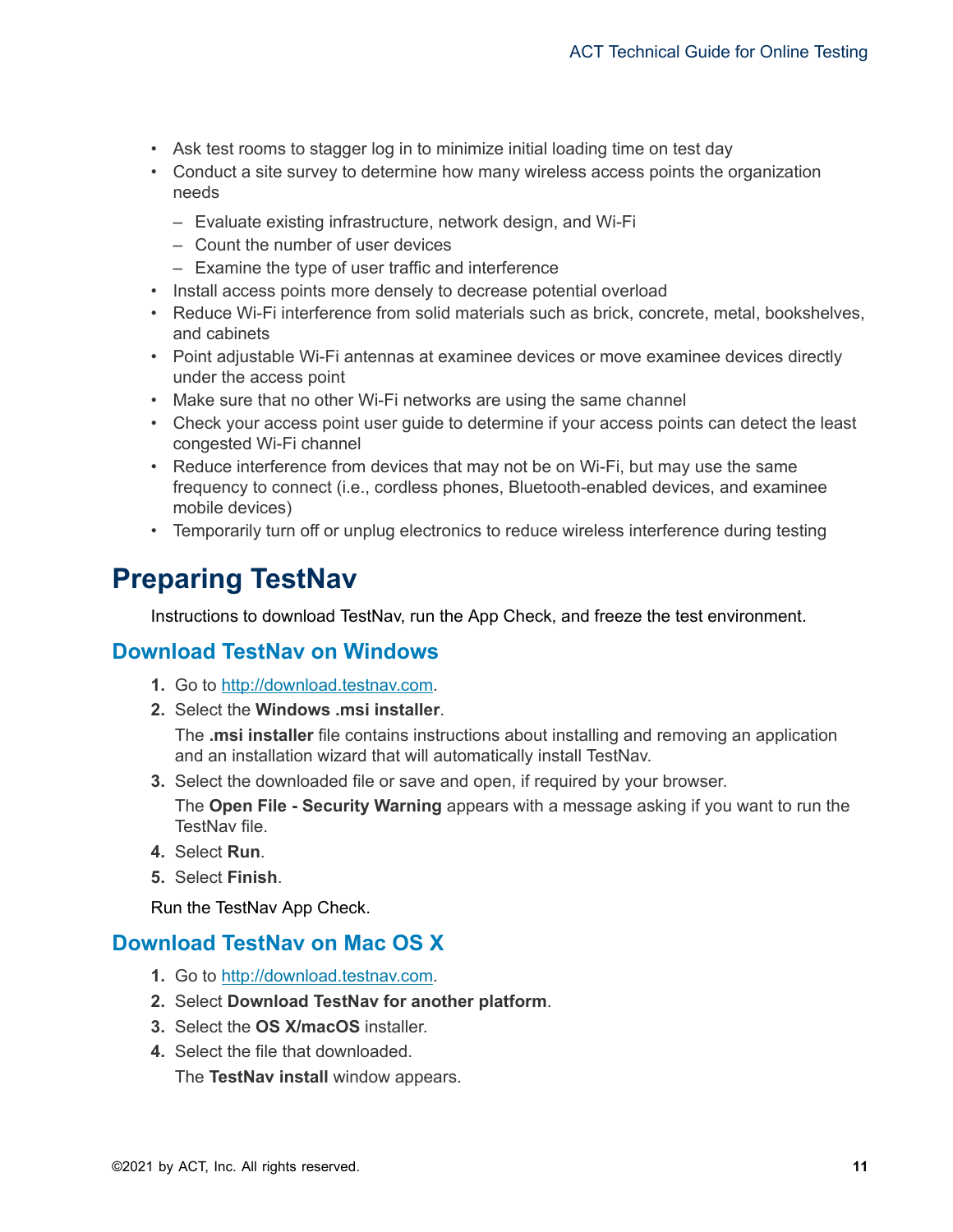- **5.** Drag the TestNav icon into the Applications folder.
- **6.** Eject the TestNav installer from Devices in the Finder sidebar or from the desktop.

Run the TestNav App Check.

# <span id="page-11-0"></span>**Download TestNav on Chromebooks**

- **1.** Sign in to the Google Admin console for your domain, using your administrator account (does not end in @gmail.com).
- **2.** From the Google Admin console home page, go to **Devices > Chrome**.
- **3.** Select **Apps & extensions**.
- **4.** On the left, select the top-level organization for which you want to configure settings. Then, select a child organization, if necessary.
- **5.** Select **Kiosks**.
- **6.** Select **Add** and select **Add from Chrome Web Store**. Do not add TestNav from Google Play. Google Play contains TestNav for Android and not for ChromeOS.
- **7.** Search for TestNav and select **Select**.
- **8.** If prompted, accept the app permissions.
- **9.** In the panel on the right, set the app and extension policies.
- **10.** Select **Save**.

Run the TestNav App Check.

# <span id="page-11-1"></span>**Locate TestNav Version Number**

- **1.** If you see "Where do you want to go?" at the top of your screen, go to step two. If not, select the person icon in the upper right-hand corner and select **Choose a different customer**.
- **2.** Locate the small gray text at the bottom of the screen.

The version number is located at the end of the second row of text.

# <span id="page-11-2"></span>**TestNav App Check**

The TestNav App Check tool now contains two components:

- **1.** App Check Used to verify that the testing device is able to securely lock down, access test content, write to save locations, and submit responses to the online testing severs.
- **2.** Network Check Used to evaluate network performance based on the number of simultaneous testers expected during the administration.

It is recommended that the TestNav App Check is run on every examinee device in the organization.

Running the App Check **without** a Configuration Identifier will confirm TestNav's ability to enter full screen or "kiosk" mode and check connectivity to the online testing servers.

It also checks the testing computer for the following enabled features that need to be disabled: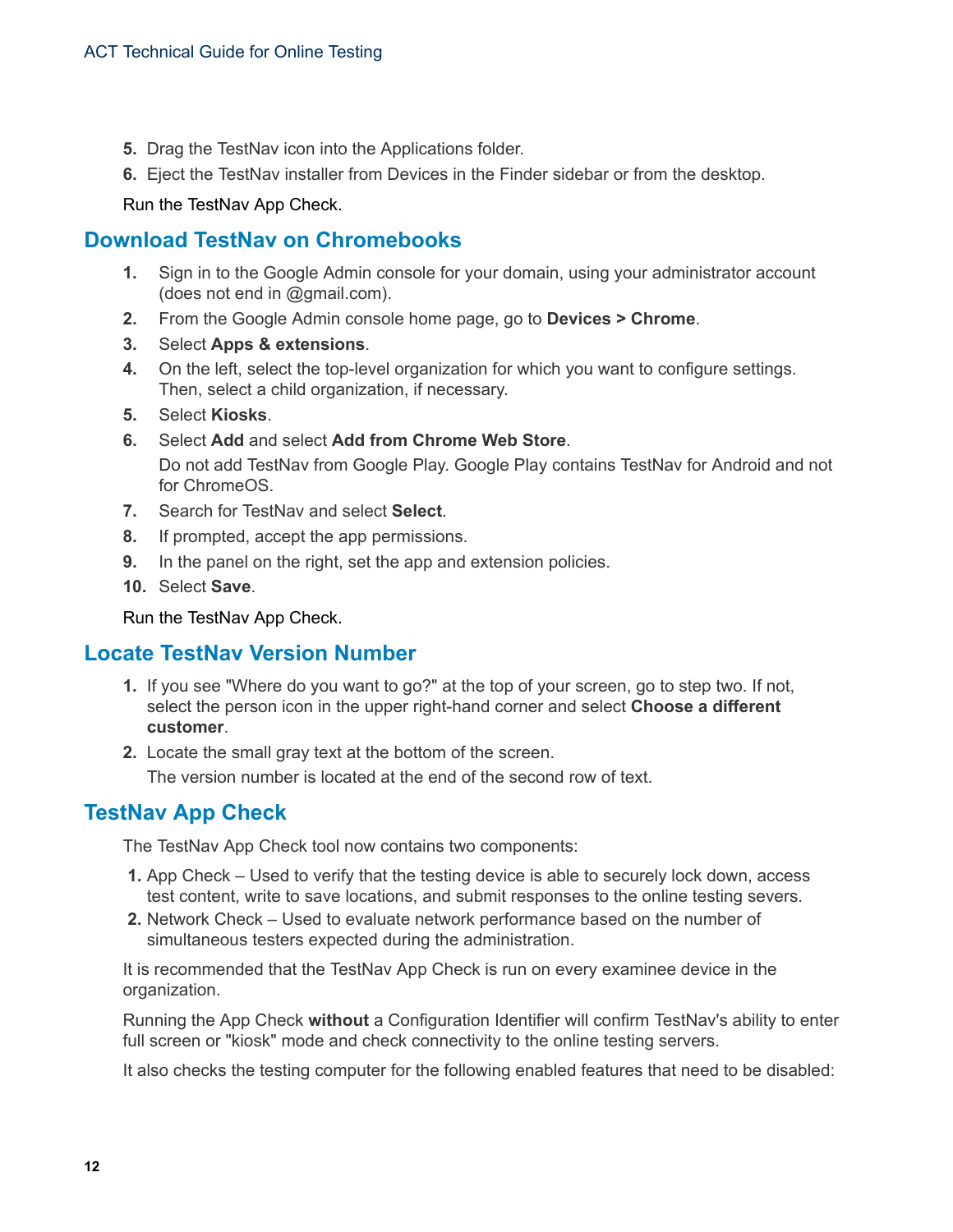- The ability to save multiple items in the Cloud Clipboard
- The ability to sync across devices in the Cloud Clipboard
- Airplay screen-saving

Running the App Check **with** a Configuration Identifier will also check the application's ability to communicate with the organization's defined saved response file (SRF) save locations and ProctorCache server.

## <span id="page-12-0"></span>Locate the Configuration Identifier

- **1.** Sign in to PearsonAccess<sup>next</sup> at [https://testadmin.act.org.](https://testadmin.act.org)
- **2.** Select the **Setup** icon, then **TestNav Configurations**.
- **3.** Select or create the TestNav configuration.
	- If TestNav Configurations are set up in PearsonAccess<sup>next</sup>, select its name from the list, then select the drop-down on the **Start** button, and **Create/Edit TestNav Configurations**.
	- If the TestNav Configurations are not set up in PearsonAccess<sup>next</sup>, select the drop-down on the **Start** button, and then select **Create/Edit TestNav Configurations**.

The **Create/Edit** screen will appear. The Configuration Identifier will appear under the **Port** box. It will generate even if the IP address and Port are not entered.

## <span id="page-12-1"></span>Run the TestNav App Check

Set up TestNav on each examinee device before running the App Check. For Chromebooks, open them in kiosk mode (open the app without logging in to the Chromebook) for the TestNav App Check to work. Locate the Configuration Identifier before completing the check.

**1.** Select the TestNav shortcut on your desktop or go to the **Start** menu and select All Programs, Pearson, and then **TestNav**.

The **Customer Selection** screen appears.

- **2.** Follow the appropriate next step.
	- If you administer only the ACT, select **The ACT** from the list.
	- If you administer more than one product using TestNav, go to the **User** drop-down, and select **Choose a different customer**, and then select **The ACT** from the list.
- **3.** Select the **User** drop-down, and then **App Check**.
- **4.** Enter the Configuration Identifier, or leave this field blank, and then select **Run App Check**.

*Note: If an invalid Configuration Identifier is entered, an error message will appear.*

A green success message will appear if the system passed, or a red failure message will appear if the system failed.

#### For sites using ProctorCache or a secondary save location:

If the App Check was run before the TestNav Configurations were set up in PearsonAccess<sup>next</sup> and the Configuration Identifier was not used, run the check again with the Configuration Identifier after TestNav Configurations are set up.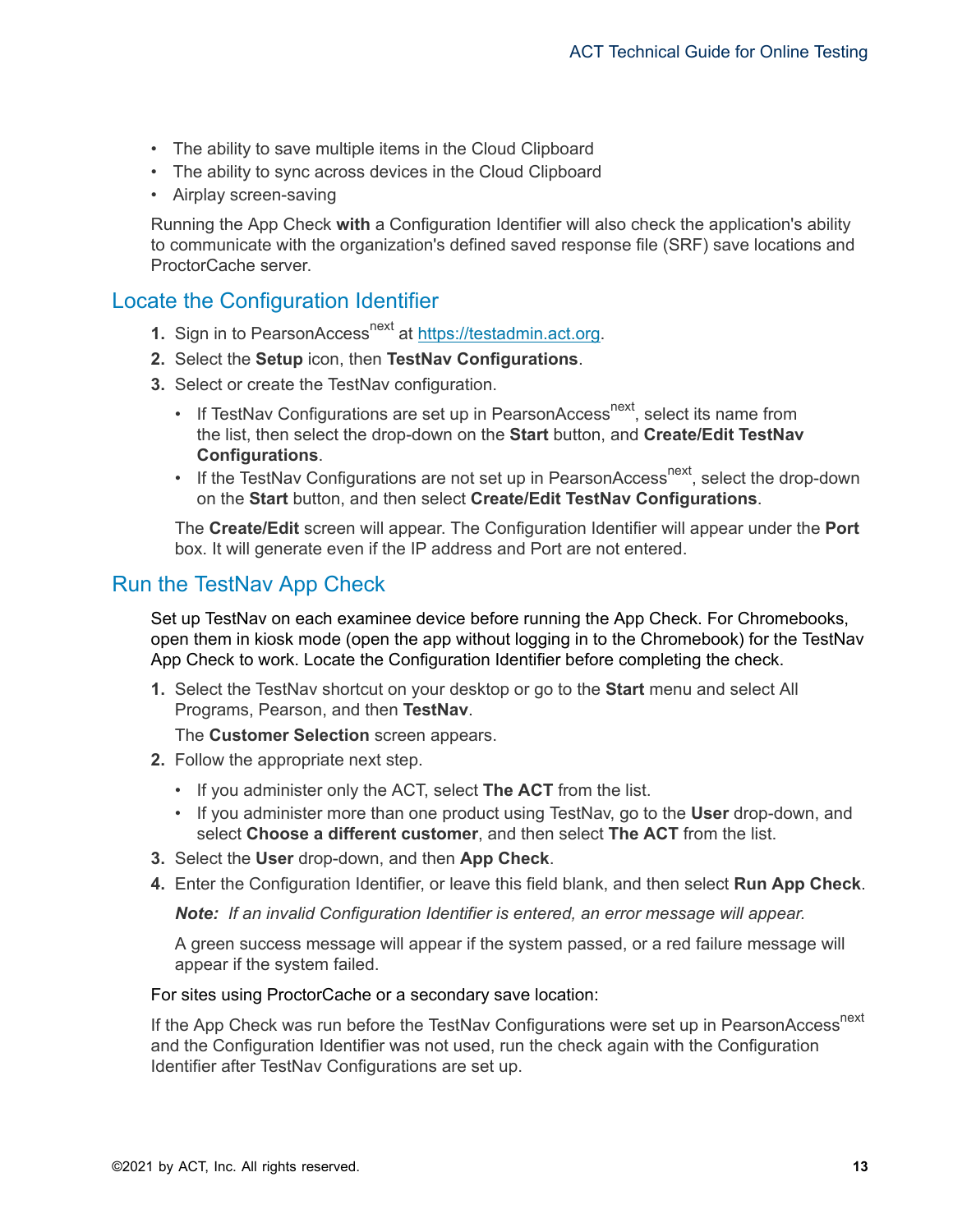# <span id="page-13-0"></span>Run the Network Check via TestNav App Check

- **1.** Select the TestNav shortcut on your desktop or go to the **Start** menu and select All Programs, Pearson, and then **TestNav**. The **Customer Selection** screen appears.
- **2.** Follow the appropriate next step.
	- If you administer only the ACT, select **The ACT** from the list.
	- If you administer more than one product using TestNav, go to the **User** drop-down, and select **Choose a different customer** , and then select **The ACT** from the list.
- **3.** Select the **User** drop-down, and then **App Check**.
- **4.** Select **Run Network Check**.
- **5.** Select the number of computers you plan to administer a test on and select **Start Diagnostics Test**.
- **6.** Your test results will display on screen.
	- If the test results indicate Pass, refer to the note below for additional guidance to ensure ProctorCache is not needed.
	- If the test results indicate Fail, it is recommended that ProctorCache is set up and utilized. Please see the Proctor Caching System Requirements and the Install ProctorCache Software sections of this document for more information.

*Note: The best way to ensure that you can successfully test without ProctorCache is to run a Mock Administration. To complete the mock administration, refer to the Mock Administration Guide for instructions and use the PearsonAccessnext training site found at* [https://training.testadmin.act.org](https://training.testadmin.act.org.)*.*

#### **Related information:**

[Proctor Caching System Requirements](#page-18-0) Information about hardware and software requirements and whitelisting.

#### **Related information:**

[Install ProctorCache Software](#page-20-0)

# <span id="page-13-1"></span>**Freezing the Test Environment**

Once the test environment is configured for TestNav, "freeze" the configuration until online testing is finished at the organization. This means that all devices used for testing need to be administrator controlled during this time—no software of any sort should be downloaded or updated, including operating system updates. If the test environment must be updated before testing, or between testing windows, please rerun the TestNav App Check and "refreeze" the test environment.

# <span id="page-13-2"></span>**Verify That TestNav Configuration Is Complete**

Test coordinators may follow these steps to verify in PearsonAccess<sup>next</sup> that TestNav is configured.

**1.** Sign in to PearsonAccess<sup>next</sup> at [https://testadmin.act.org.](https://testadmin.act.org)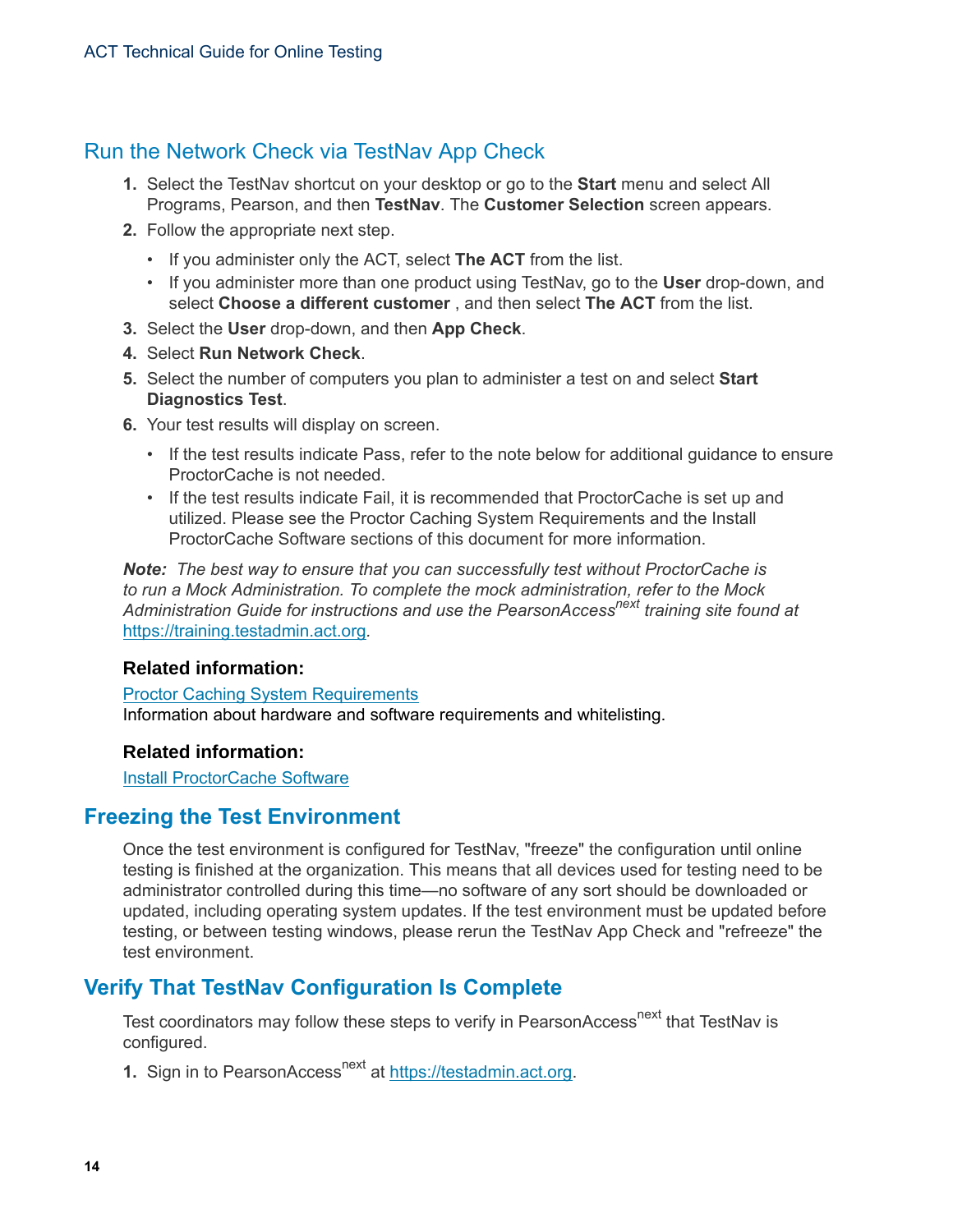- **2.** Make sure your organization is selected in the top right of the screen, then select the **Reports** icon, and **Operational Reports**.
- **3.** Select the box beside **Online Testing**, under **Report Categories**.
- **4.** Select the report titled, **Organizations that have Precaching Server Configuration**.
- **5.** Select **Organizations with Precaching Server Configuration** under the **Filter Options** drop-down, and then select the **Display Report** or the **Download CSV** button.

# <span id="page-14-0"></span>**Using Saved Response and Log Files**

Information about **saved response files**, **log files**, save locations, and storing the information in PearsonAccess<sup>next</sup>.

# <span id="page-14-1"></span>**Understanding SRF and Log Files**

When an examinee responds to a question, TestNav saves the response in a saved response file (SRF) and sends these responses to the Pearson server. After the responses successfully save to the server, TestNav deletes the SRF from the local computer. If the response does not save to the server, the SRF preserves the response on the local computer.

TestNav also writes to a log file during the test session. The log file helps to troubleshoot issues if they occur.

# <span id="page-14-2"></span>**Choosing a Save Location**

We strongly recommend using the default primary save location. For the secondary save location, here are some pros and cons to consider when determining which location to use.

#### **Table 5: Pros and Cons of Save Locations**

| <b>Save Location</b>             | <b>Pros</b>                                                    | Cons                                                                                                                                                                                                                                                                            |
|----------------------------------|----------------------------------------------------------------|---------------------------------------------------------------------------------------------------------------------------------------------------------------------------------------------------------------------------------------------------------------------------------|
| Directory on network<br>computer | Backup file is accessible<br>$\bullet$<br>from other computers | • Uses more internal<br>network bandwidth<br>Responses save to the<br>$\bullet$ .<br>network drive more slowly<br>than to the local directory<br>and as a result, test items<br>take more time to load<br>Does not provide a<br>٠<br>secondary save location<br>for Chromebooks |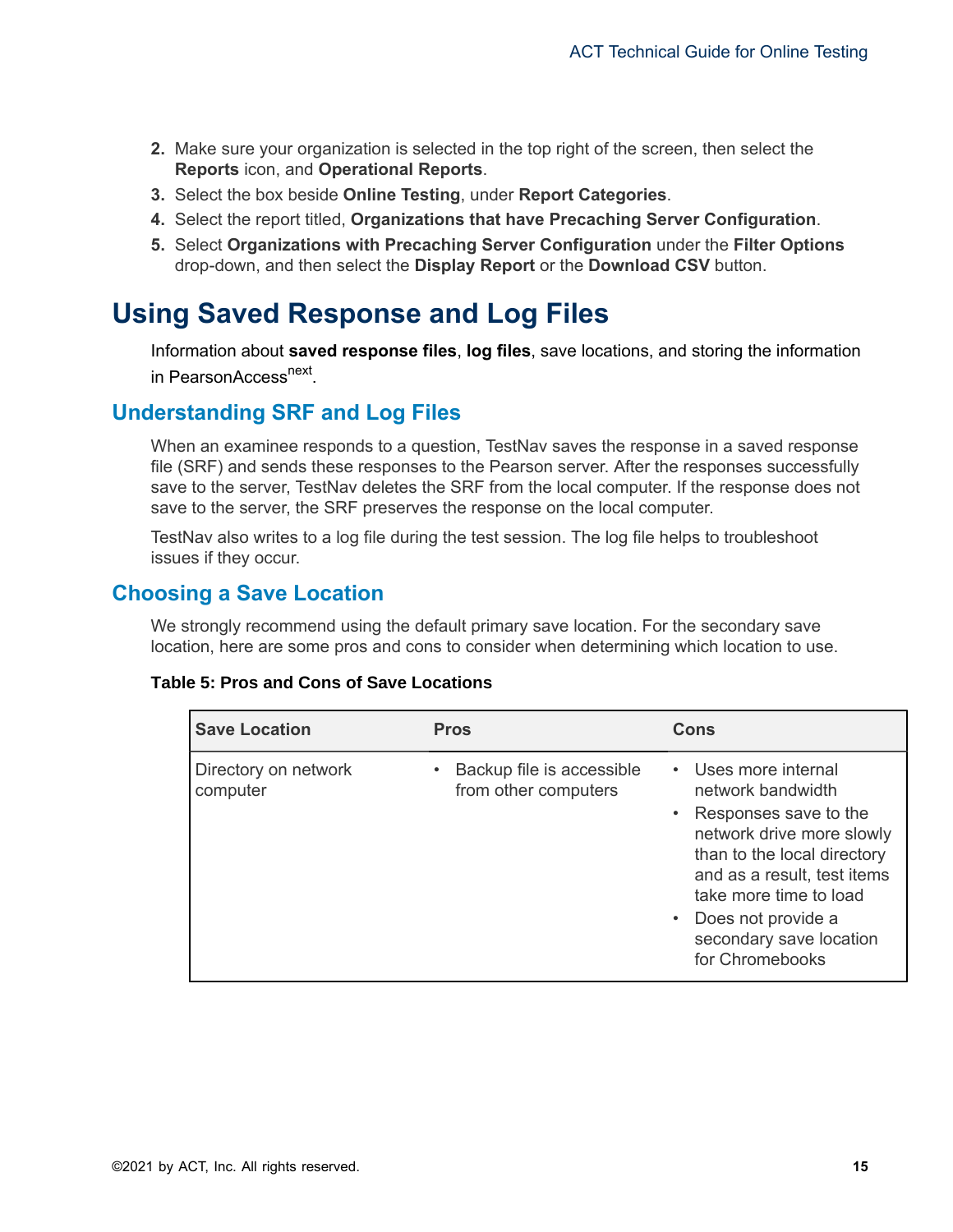| <b>Save Location</b>                                    | <b>Pros</b>                                                                                                                                                                                                    | Cons                                                                                                                            |
|---------------------------------------------------------|----------------------------------------------------------------------------------------------------------------------------------------------------------------------------------------------------------------|---------------------------------------------------------------------------------------------------------------------------------|
| Local directory on testing<br>computer (TestNav client) | Uses less internal network<br>$\bullet$<br>bandwidth<br>Responses save to local<br>$\bullet$<br>directory more quickly than •<br>to the network drive and<br>as a result, test items take<br>less time to load | Backup file is not<br>accessible from any other<br>computer<br>Does not provide a<br>secondary save location<br>for Chromebooks |
| <b>SFTP</b> site                                        | • Provides secondary save<br>location for all supported<br>testing computers/devices<br>• Chromebooks can only use<br>SFTP as a secondary save<br>location                                                     | Requires SFTP site setup                                                                                                        |

# <span id="page-15-0"></span>Using a Network File Server as a Save Location

Here are a few tips for using a network file server as a save location.

- Do not use spaces in the save location path.
- Do not use a location that requires authentication. If authentication is required, TestNav cannot access the shared location.
- Do not use a Window Uniform Naming Convention (UNC) or network path on a device with macOS or Linux, such as \\ComputerName\SharedFolder\Resource. It's recommended that a mapped drive location is specified, such as D:\TopDirectory\NextDirectory\SaveLocation.

# <span id="page-15-1"></span>**Save Locations for TestNav—Windows and Mac OS X**

- **1.** Set up a primary and an optional secondary location for saved response files. Enter this information in the TestNav Configurations screen in PearsonAccess<sup>next</sup>.
- **2.** Configure examinee user accounts to have complete read, write, and delete access in all save locations.

If using a secondary saved response file location, it is strongly recommended that a shared network folder, accessed from all testing devices, is used to ensure responses are not lost, even if an examinee cannot continue to test on the same device. Verify that the shared folder can be accessed from multiple testing devices.

The saved response files will automatically save to the default location, unless directed to save somewhere else. The log file save location cannot be changed.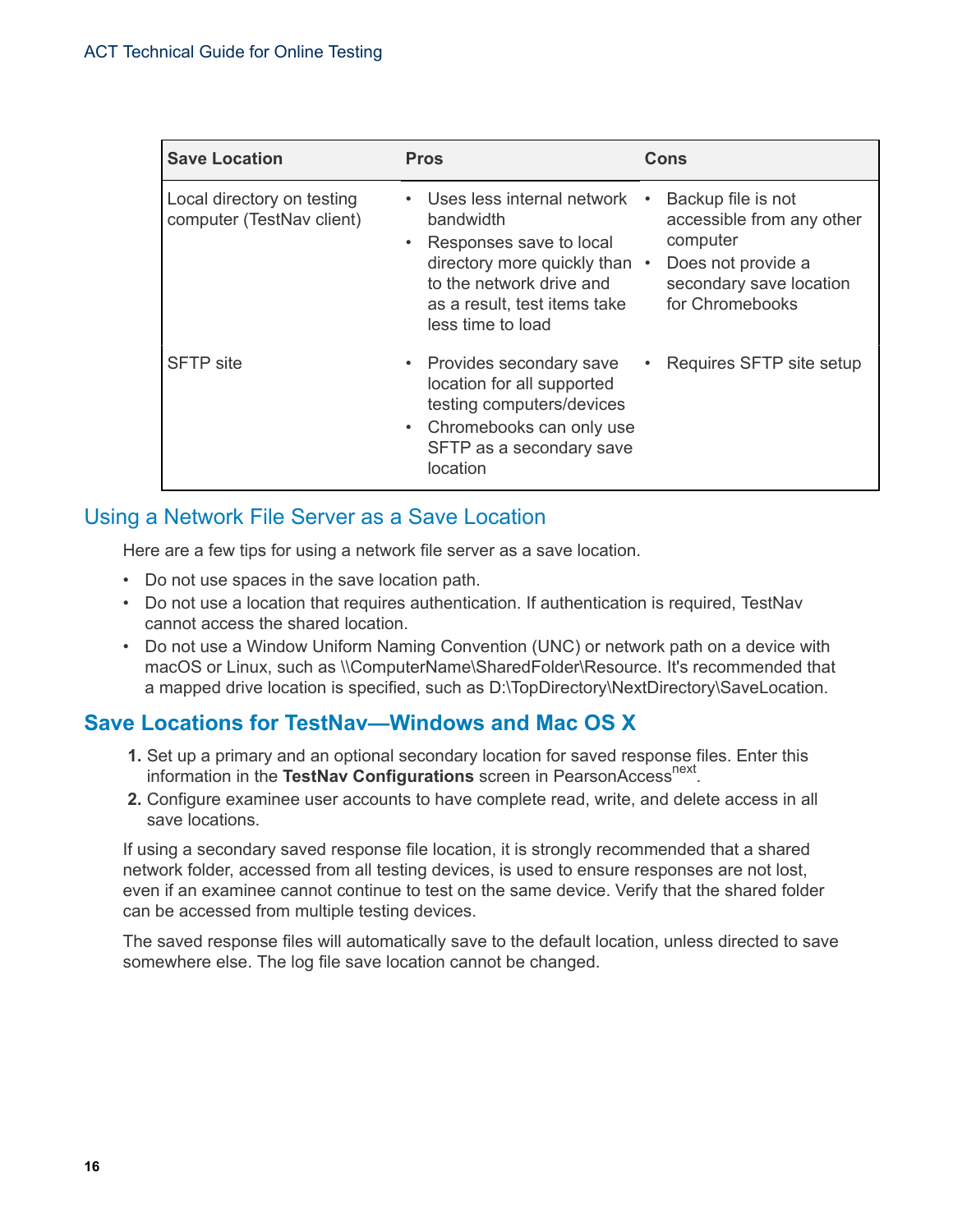| <b>Operating System</b> | <b>SRF Location</b>      | <b>Log File Location</b>      |
|-------------------------|--------------------------|-------------------------------|
| Windows                 | {USER.HOME}\Pearson\srf\ | {USER.HOME}\Pearson\logs\     |
| Mac OS X                | {USER HOME}/Pearson/srf/ | {USER HOME}/Pearson/<br>logs/ |

#### **Table 6: Default Save Locations**

# <span id="page-16-0"></span>**Save Locations for TestNav—Chrome OS**

For the Chrome OS, the saved response file default primary save location is on the local device. This cannot be changed. The secondary save location can be customized only to a secure file transfer protocol (SFTP).

# <span id="page-16-1"></span>Save SRF and Log before Calling for Assistance—Chrome OS

If using Chrome OS, and you encounter an error, follow these steps to locate and save a copy of the saved response file and log file from the default location before calling for assistance.

- **1.** Launch the TestNav app.
- **2.** Focus your cursor in the username or password field.
- **3.** Press <ctrl><shift>z.

If nothing happens, select the window and press <ctrl> <shift>z again.

The **File Viewer** box appears.

- **4.** Plug in a USB memory stick.
- **5.** Select the **Download** button beside the SRF and log file(s) to download.
- **6.** Select the memory stick and then select **Save**.

# <span id="page-16-2"></span>**Proctor Caching Overview**

This is an overview of proctor caching and its benefits.

# <span id="page-16-3"></span>**Proctor Caching and Its Benefits**

Proctor caching is the process of storing encrypted test content on a local computer using software called ProctorCache. This stored or cached test content is distributed to examinee devices during a test session.

Ways that proctor caching improves the online testing experience for examinees and testing staff:

- Examinees can complete testing even if the Internet connection fails (unless the examinee has not yet logged in and started testing).
- Delays caused by network congestion are reduced.
- The required amount of bandwidth is reduced because the download redundancy caused by each examinee downloading an independent copy of the test is removed.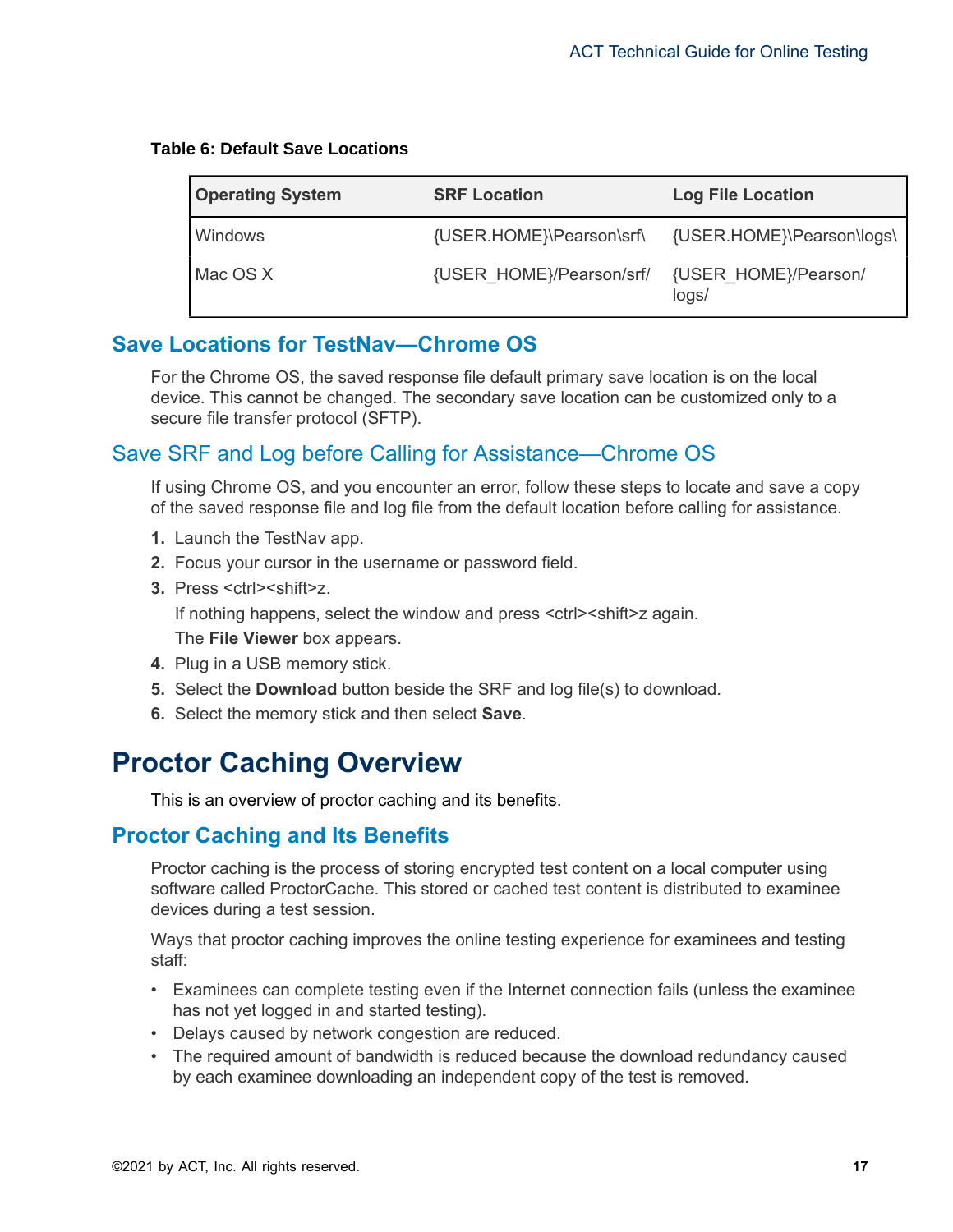**Note:** Proctor Caching is not required, but it is strongly recommended. Please see the [Site](#page-4-0) [Readiness Steps](#page-4-0) *section of this document to determine whether or not ProctorCache is needed at your organization.*



# <span id="page-17-0"></span>**Proctor Caching Process Overview**

The test coordinator creates and prepares test sessions, and the technical coordinator precaches test content for each session. For that reason, the technical coordinator and test coordinator need to work closely together when test sessions are created, test content is precached, and test sessions are prepared.

| Table 7: Overview of Technical Coordinator's Role When Proctor Caching |  |  |  |
|------------------------------------------------------------------------|--|--|--|
|------------------------------------------------------------------------|--|--|--|

| <b>Stage</b> | <b>Description</b>                                                                             |
|--------------|------------------------------------------------------------------------------------------------|
|              | Prepare the organization's network environment.                                                |
|              | Identify proctor caching computer(s) and verify that they meet minimum<br>system requirements. |
| 3            | Install ProctorCache software on all proctor caching computers.                                |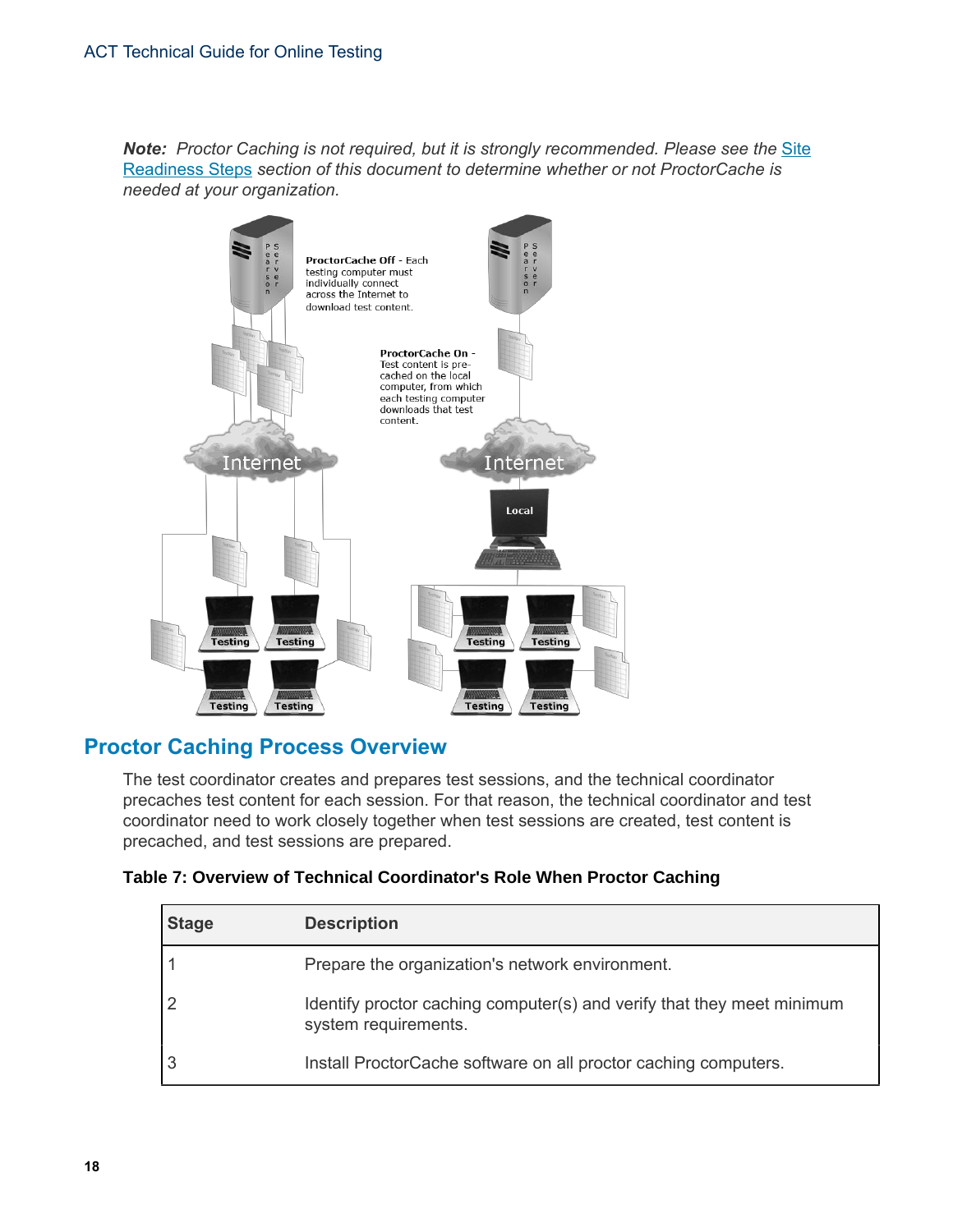| <b>Stage</b>   | <b>Description</b>                                                                                           |
|----------------|--------------------------------------------------------------------------------------------------------------|
| $\overline{4}$ | Add the proctor caching settings to each organization in<br>PearsonAccess <sup>next</sup>                    |
| 5              | Use the TestNav App Check to verify connectivity between testing<br>computers and proctor caching computers. |
| 6              | Precache the test content using PearsonAccess <sup>next</sup> two business days<br>before testing begins.    |
|                | Verify that all test content was successfully cached.                                                        |
| 8              | Monitor cached content and connections to the proctor caching computers.                                     |
| 9              | After testing is complete, purge content from proctor caching computers.                                     |

# <span id="page-18-0"></span>**Proctor Caching System Requirements**

Information about hardware and software requirements and whitelisting.

# <span id="page-18-1"></span>**Minimum Hardware Requirements for Proctor Caching**

#### **Table 8: Minimum Hardware Requirements for Proctor Caching**

| <b>Computer</b> | <b>Windows</b>                           |
|-----------------|------------------------------------------|
| Processor       | x86/x32 and x64<br>Minimum 2 GHz         |
| Memory          | 2 GB RAM minimum<br>4 GB RAM recommended |

# <span id="page-18-2"></span>**Software Requirements for Proctor Caching**

Supported Operating Systems for the use of ProctorCache software are Windows Server 2008, Windows 7, Windows Server 2012, Windows 8, Windows 10, Windows Server 2016, or Windows Server 2019.

#### <span id="page-18-3"></span>**Whitelisting for ProctorCache**

The following urls and ports must be whitelisted or opened in any firewalls, proxy servers, or software used for Internet content filtering or SSL inspection.

URL:Port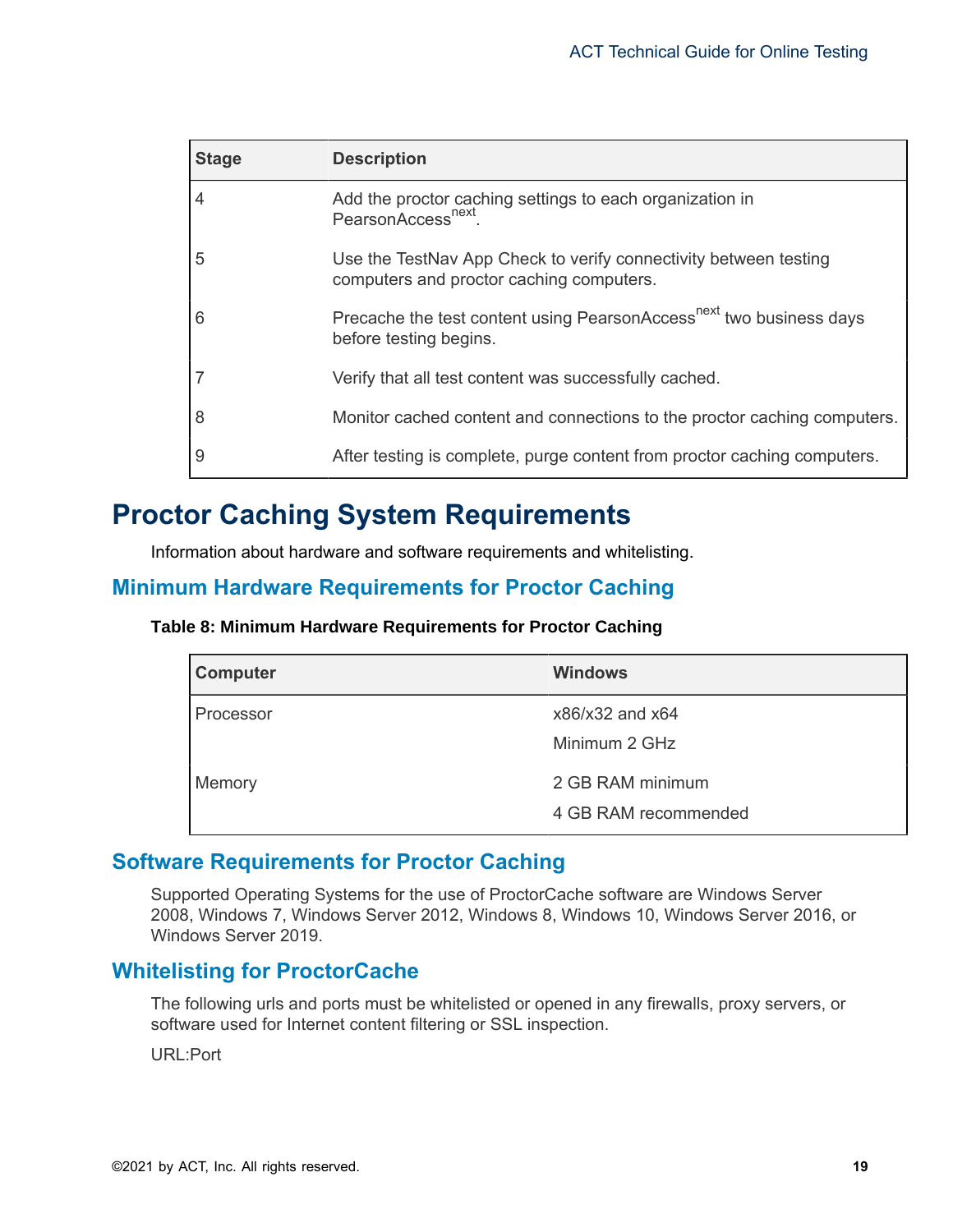- .act.org:80
- .act.org:443
- .pearsontestcontent.com
- .thawte.com
- .usertrust.com
- .comodoca.com
- .google-analytics.com (optional)

Default Port Settings for ProctorCache (LAN traffic): port 4480 and port 4481

# <span id="page-19-0"></span>**Preparing to Use ProctorCache Software**

Information about prerequisites, selecting proctor caching computers, installing the software, using an upstream proxy server, and configuring proctor caching computers.

# <span id="page-19-1"></span>**Staff and System Prerequisites**

The following are prerequisites for installing ProctorCache software.

The technical coordinator needs:

- Full local administrator permissions
- Working knowledge of the organization's network
- A user account in PearsonAccess<sup>next</sup> with the technical coordinator role for the product and organization in the current year

The organization's system needs:

- Fixed internal IP addresses
- A network connection on 100 Mbps full-duplex or higher (the minimum is 10/100)
- A network set up to use IPv4 Domain Name System (DNS) servers
- A network set up to use IPv6 DNS servers, if no explicit changes were made to use IPv6

TCP Ports need to be open:

- 80 (Internet); 443
- 4480 and 4481 (local network)

*Note: Using proctor caching does not require special hardware, equipment, or an underlying server-based operating system.*

# <span id="page-19-2"></span>**Choosing Proctor Caching Computers**

Select proctor caching computers:

- With Windows OS; ProctorCache software only works on Windows
- On the same network as examinee testing computers
- In the same building as examinee testing computers
- That take 10 seconds or less to start and run applications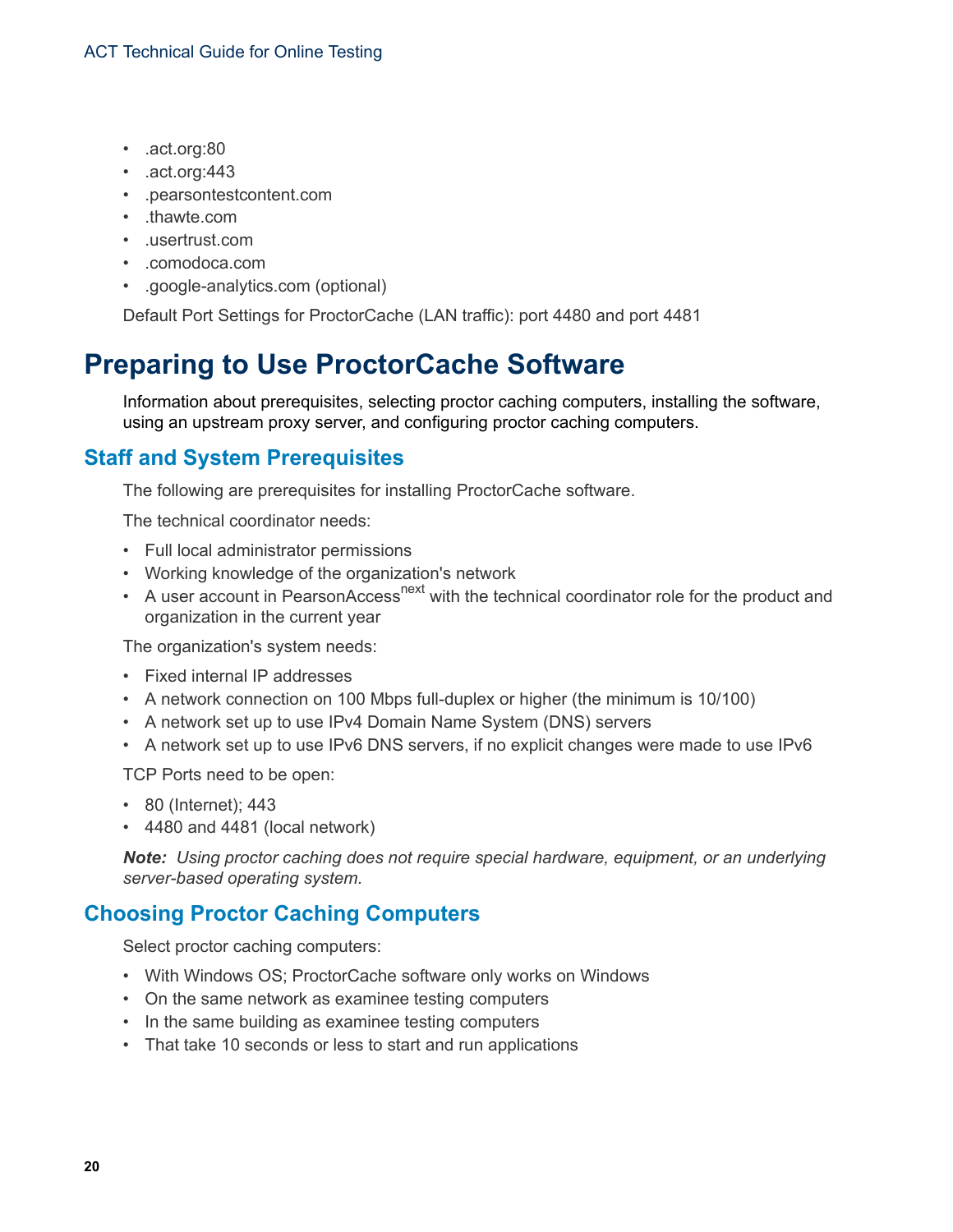- Dedicated to running ProctorCache software when precaching test content and during testing
- That can remain powered on when precaching test content and during testing

Do not select computers:

- That will be used by examinees
- That are tasked with network services such as a domain controller (i.e., Active Directory Server, Print Server, etc.) or any task other than proctor caching

# <span id="page-20-0"></span>**Install ProctorCache Software**

- **1.** On the selected proctor caching computer, go to <http://download.testnav.com>.
- **2.** Select **Download ProctorCache**. A file downloads.
- **3.** Open the downloaded file. The installer screen that includes a security message opens.
- **4.** Select the **Run** or **Yes** button to launch the installer. The software loads and an introduction screen appears.
- **5.** Read the introduction, and then select the **Next** button. Proxy information is displayed. The Server Name defaults to the computer name.
- **6.** Take one of the following steps to complete the proxy information screen.
	- If the site is not using a proxy server, accept the default destination folder and select the **Next** button.
	- If the site is using a proxy server, verify that the proxy server information is correct or enter the correct value, accept the default destination folder, and select the **Next** button.
	- If the site is using an upstream proxy server to access the Internet, see Using an Upstream Proxy Server to enter the correct value and to set the appropriate destination folder. Then, select the **Next** button.
- **7.** Take one of the following steps.
	- If the site is not using an upstream proxy server, select the location to create the ProctorCache icon(s), check the box beside **Create icons for all users**, and then select the **Next** button.
	- If the site is using an upstream proxy server to access the Internet, see Using an Upstream Proxy Server to select the location to create the ProctorCache icon(s). Then, check the box beside **Create icons for all users**, and select the **Next** button.

The **Start ProctorCache** page will appear.

**8.** Verify that the box beside **Start ProctorCache automatically when install completes** is checked, and then select the **Next** button.

A preinstallation summary appears.

**9.** Review the summary, and then select the **Install** button. The ProctorCache software installs.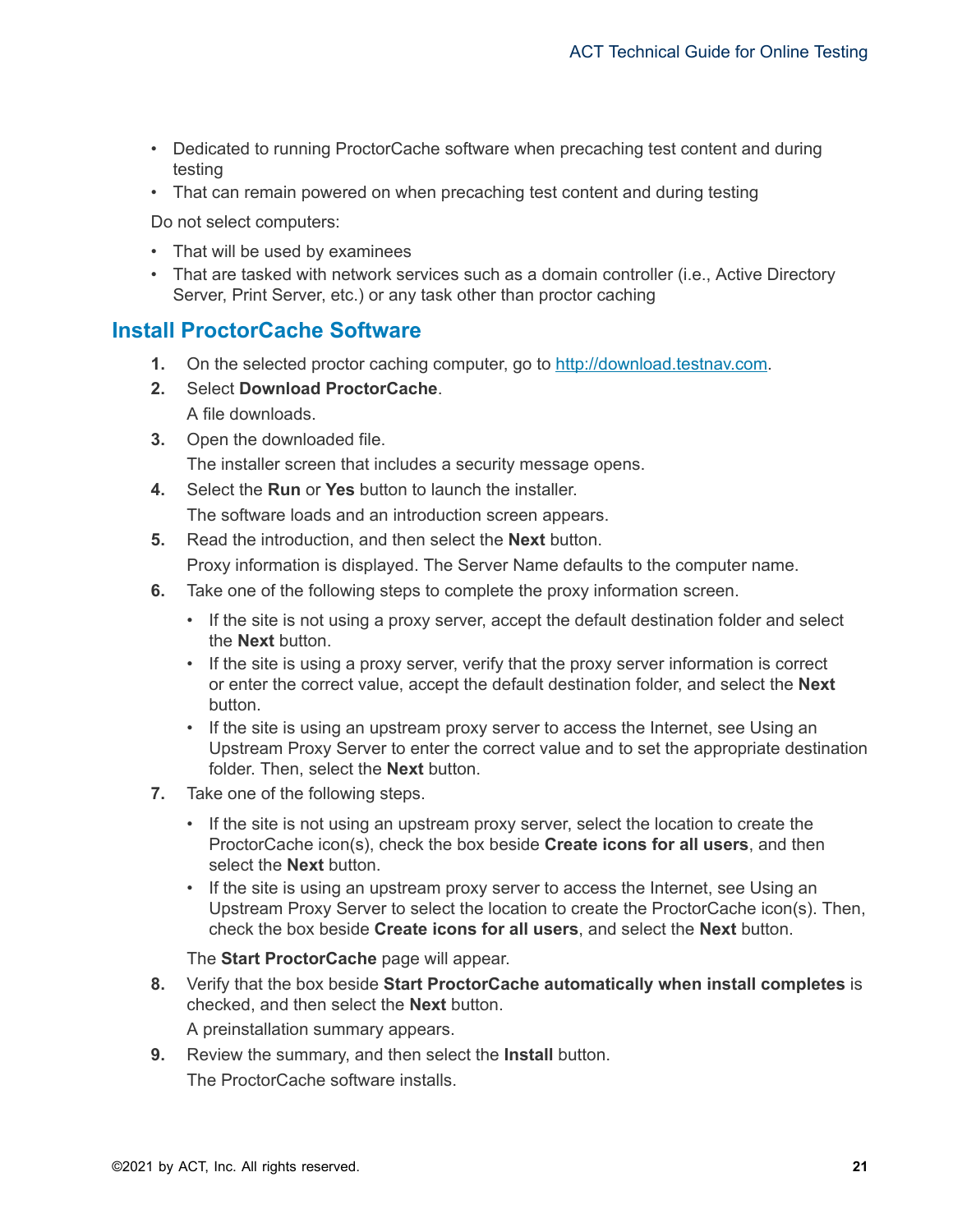- **10.** Select the **Done** button.
- **11.** Restart the computer.

See Configure Proctor Caching Computers to complete the set up.

## <span id="page-21-0"></span>Using an Upstream Proxy Server

Use this table as a guide to enter the correct values when installing ProctorCache software if the site is using an upstream proxy server.

#### **Table 9: Values for an Upstream Proxy Server**

| If the upstream<br>proxy server is | Find this file                                       | Change the value  To the new value                                                     |                                                                                                                                                 |
|------------------------------------|------------------------------------------------------|----------------------------------------------------------------------------------------|-------------------------------------------------------------------------------------------------------------------------------------------------|
| Authenticated                      | <install_dir>squid\etc<br/>\squid.conf</install_dir> | ##cache_peer<br>address parent port 0<br>login=user:pass<br>default no-query<br>http11 | cache_peer <proxy<br>server IP address&gt;<br/>parent <proxy server<="" td=""></proxy></proxy<br>                                               |
|                                    |                                                      |                                                                                        | port number > 0<br>login= <user<br>ID&gt;:<password><br/>default no-query<br/>http11</password></user<br>                                       |
|                                    |                                                      | ##never_direct allow<br>all                                                            | never_direct allow all                                                                                                                          |
| Unauthenticated                    | <install_dir>squid\etc<br/>\squid.conf</install_dir> | ##cache peer<br>address parent port 0                                                  | cache_peer <proxy<br>server IP address&gt;<br/>parent <proxy server<br="">port number &gt; 0<br/>default no-query<br/>http11</proxy></proxy<br> |
|                                    |                                                      | login=user:pass<br>default no-query<br>http11                                          |                                                                                                                                                 |
|                                    |                                                      | ##never_direct allow<br>all                                                            | never_direct allow all                                                                                                                          |

# <span id="page-21-1"></span>**Configure Proctor Caching Computers**

The technical coordinator needs to have an account with the technical coordinator role in PearsonAccess<sup>next</sup> to complete these steps.

The technical coordinator will set up TestNav Configurations in PearsonAccess<sup>next</sup> to set up proctor caching computers.

**1.** Log in to [https://testadmin.act.org.](https://testadmin.act.org)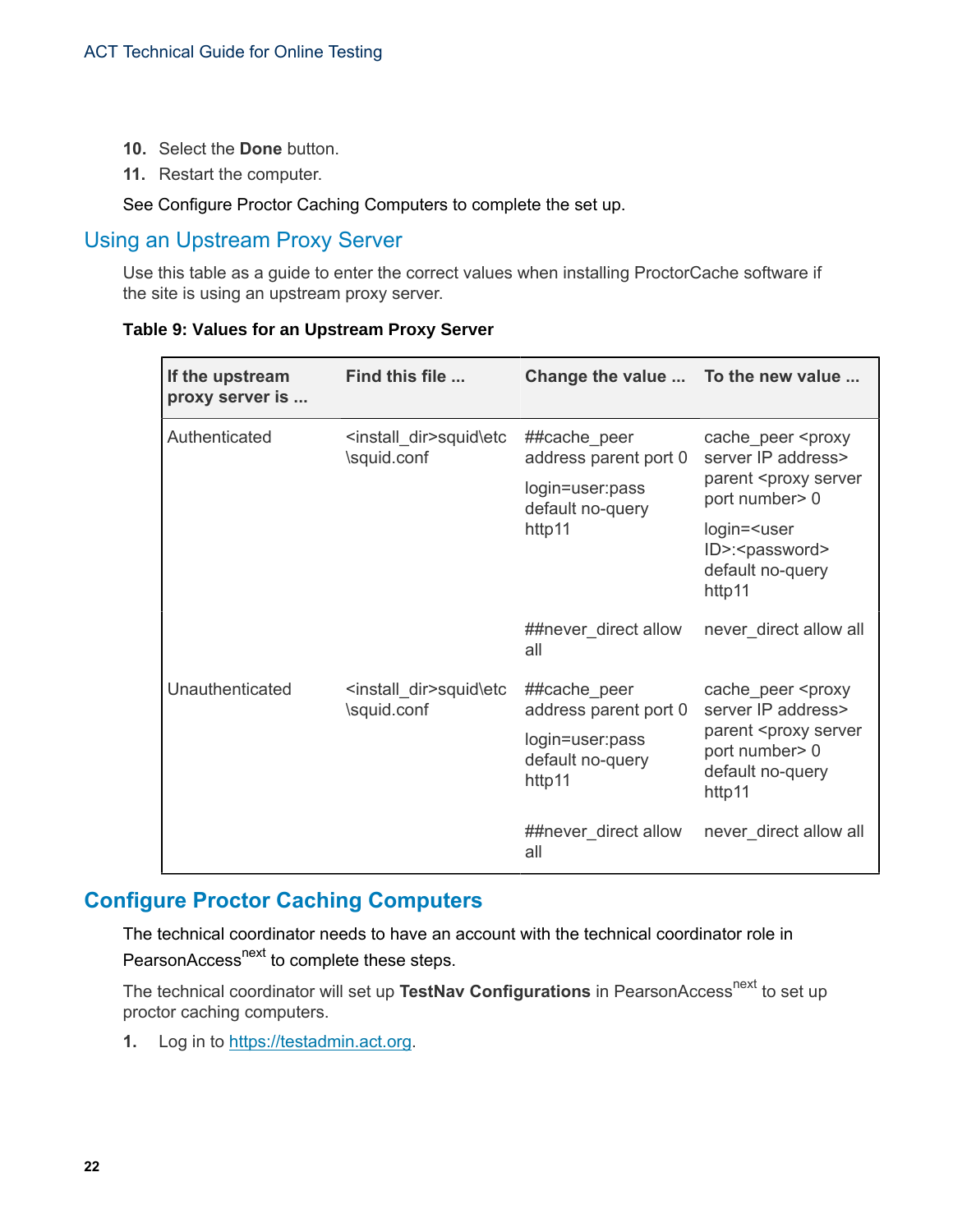- **2.** In the top right of the screen, select the test administration and organization(s).
	- If you are configuring proctor caching computers at the school level for one site, select that organization.
	- If you are configuring proctor caching computers at the district level for all sites in the district, select the district.
- <span id="page-22-1"></span>**3.** Select the **Setup** icon, then **TestNav Configurations**.

The **TestNav Configurations** screen appears.

- **4.** On the **Tasks** pane, select the drop-down on the **Start** button, then **Create/Edit TestNav Configurations**.
- **5.** Enter a name for the configuration settings for the organization(s).
- **6.** Follow one of these steps.
	- If you are completing this at the school level for one site, select that organization.
	- If you are completing this at the district level for all sites in the district, select all of the organizations this configuration will apply to.
- **7.** Enter the computer name of the proctor caching computer.

The proctor caching computer may be given a name that makes it easy to use.

**8.** Locate and enter the IP address of the proctor caching computer.

Open the Command Prompt and type IPCONFIG for the IP address to display.

*Note: The proctor caching computer must have a static IP address.*

- **9.** Enter 4480 in the Port field.
- **10.** Enter the saved response file locations and other requested details from the proctor caching computer, and then select the **Create** button.

*Note: The saved response file locations may be left at the default settings, or changed and entered later.*

- **11.** The number of proctor caching computers determines the next step.
	- If one proctor caching computer will be used, continue to step [12](#page-22-0).
	- If more than one proctor caching computer will be used, select **Create Configuration** from the list on the left side of the screen. Select **Add** and complete the proctor caching configuration, repeating steps [3](#page-22-1) through [12](#page-22-0), for each computer.
- <span id="page-22-0"></span>**12.** Open a new browser and go to http://<ip-address>:<port> to verify the connection to each proctor caching computer.

If the ProctorCache interface does not appear, reference the installation instructions. If ProctorCache software is still not installing correctly, note the error code and call ACT for assistance.

Once ProctorCache software is installed and connecting properly, the next step is to cache test content.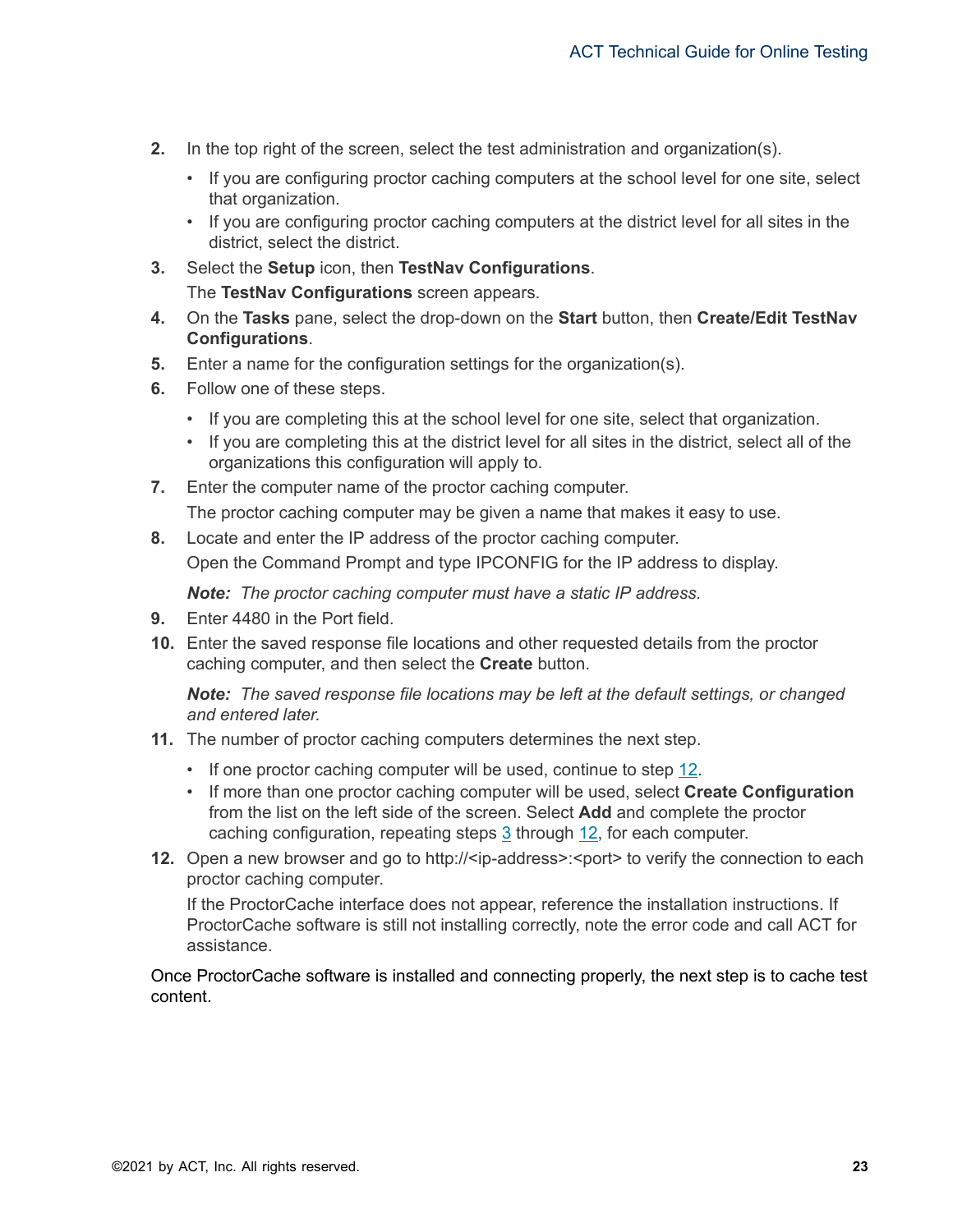# <span id="page-23-0"></span>**Caching Test Content**

Information about precaching test content, verifying that it cached, precaching again if necessary, and purging content after testing is complete.

# <span id="page-23-1"></span>**Precache Test Content**

The test coordinator needs to create all test sessions before the technical coordinator precaches test content for them.

Precache test content within the two business days before each test date.

**1.** Turn on the proctor caching computer(s) and open the ProctorCache software on these device(s).

ProctorCache software needs to be running for content to precache.

- **2.** Using a device other than the proctor caching computer, allow browser pop-ups, and then log in to PearsonAccess<sup>next</sup> at<https://testadmin.act.org>.
- **3.** Select the **Setup** icon, then **Precache By Test** button.
- **4.** Select the test to precache, select the Precache Server, and then select the **Precache** button.

A pop-up window opens.

- **5.** Select **Precache** again.
- **6.** Take the following actions, depending on your browser:

*Note: Security changes to web browsers may result in warning prompts when precaching test content. Follow these steps to ensure that test content is cached.*

| <b>Browser</b> | Action(s)                                                                                                                                                                                                                                 |  |
|----------------|-------------------------------------------------------------------------------------------------------------------------------------------------------------------------------------------------------------------------------------------|--|
| <b>Chrome</b>  | Quickly select the Chrome icon on the<br>$\bullet$<br>system tray.<br>Navigate to the second pop-up window.<br>$\bullet$<br>Select Send anyway to confirm sending<br>$\bullet$<br>unsecured data before the second pop-<br>up disappears. |  |
| <b>Firefox</b> | Select <b>Continue</b> to confirm you want to<br>send the information.                                                                                                                                                                    |  |
| <b>Edge</b>    | Confirm that information may be sent in the<br>pop-up window.                                                                                                                                                                             |  |

**7.** Open a new browser window and go to http://<ip-address>:<port> to verify the connection to the proctor caching computer.

If the ProctorCache interface does not appear, reference the ProctorCache software installation instructions or contact ACT for assistance.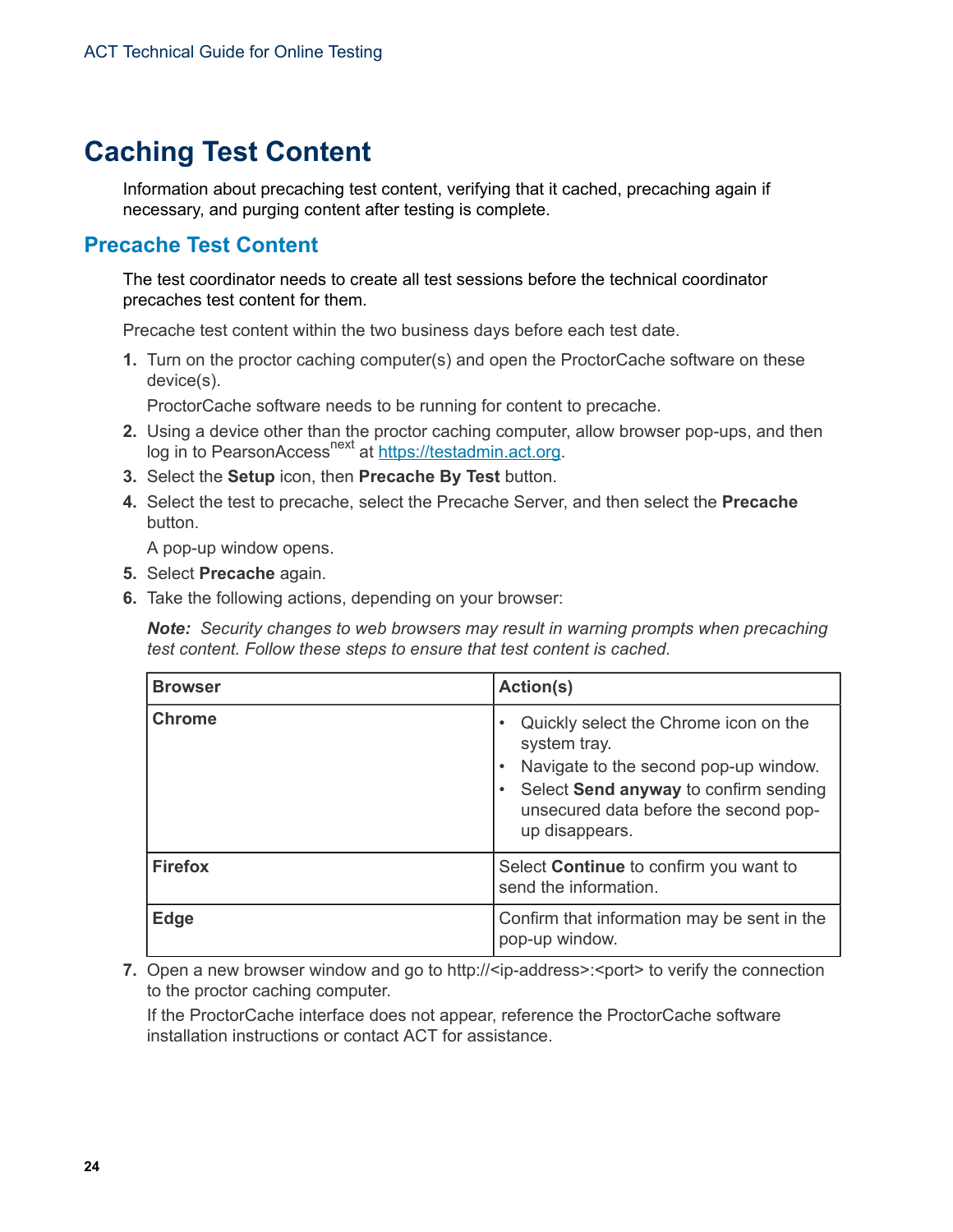# <span id="page-24-0"></span>**TestNav ProctorCache Screens**

On the proctor caching computer, the TestNav ProctorCache screen contains **Tests** and **Clients** tabs at the top right, that are used to verify that test content cached, and to monitor proctor caching activity during testing.

Columns listed on the **Tests** tab include:

- **Test**: shows the product that will be administered
- **Form**: lists test form numbers
- **Status**: indicates whether the test content was successfully cached for the test form
- **Entries**: counts the number of examinees who access the test form during testing
- **Cache Date**: displays the date the content was cached

Information on the **Clients** tab, includes a list of all clients (examinee computers) that recently requested test content. The computers are displayed by name, IP address, and platform.

# <span id="page-24-1"></span>**Verify That Test Content Cached**

Verify that test content cached and resolve any issues before testing. Check the status again on the test date before testing. In limited situations, content that had been in the "Green OK" status changes to another status. If this occurs, precache the test content again for only the test sessions that are not a status of "Green OK."

- **1.** Start the proctor caching computer and open the ProctorCache software.
- **2.** Select the **Tests** tab.

The **Tests** screen appears.

- **3.** Review the status of all test sessions.
	- Green OK—content is successfully cached
	- Yellow not loaded—content is not cached
	- Yellow waiting—content is waiting to be loaded
	- Yellow loading—content is currently loading
	- Red failed to load content—caching content failed
	- Red MD5 check invalid—MD5 comparison failed
	- Red MD5 mismatch—MD5 comparison succeeded, but files did not match

*Note: If either Red MD5 message appears, call ACT for assistance.*

Refer to the Precache Test Content instructions to resolve issues. Note the error code and call ACT, if assistance is needed. Precaching usually requires a few minutes to complete. However —depending on volume and network capacity—precaching can take as long as an hour to complete.

# <span id="page-24-2"></span>**Monitor Proctor Caching Activity During Testing**

During testing, ProctorCache activity may be monitored on the **Tests** and **Clients** screens of a proctor caching computer.

**1.** Start the proctor caching computer and open the ProctorCache software.